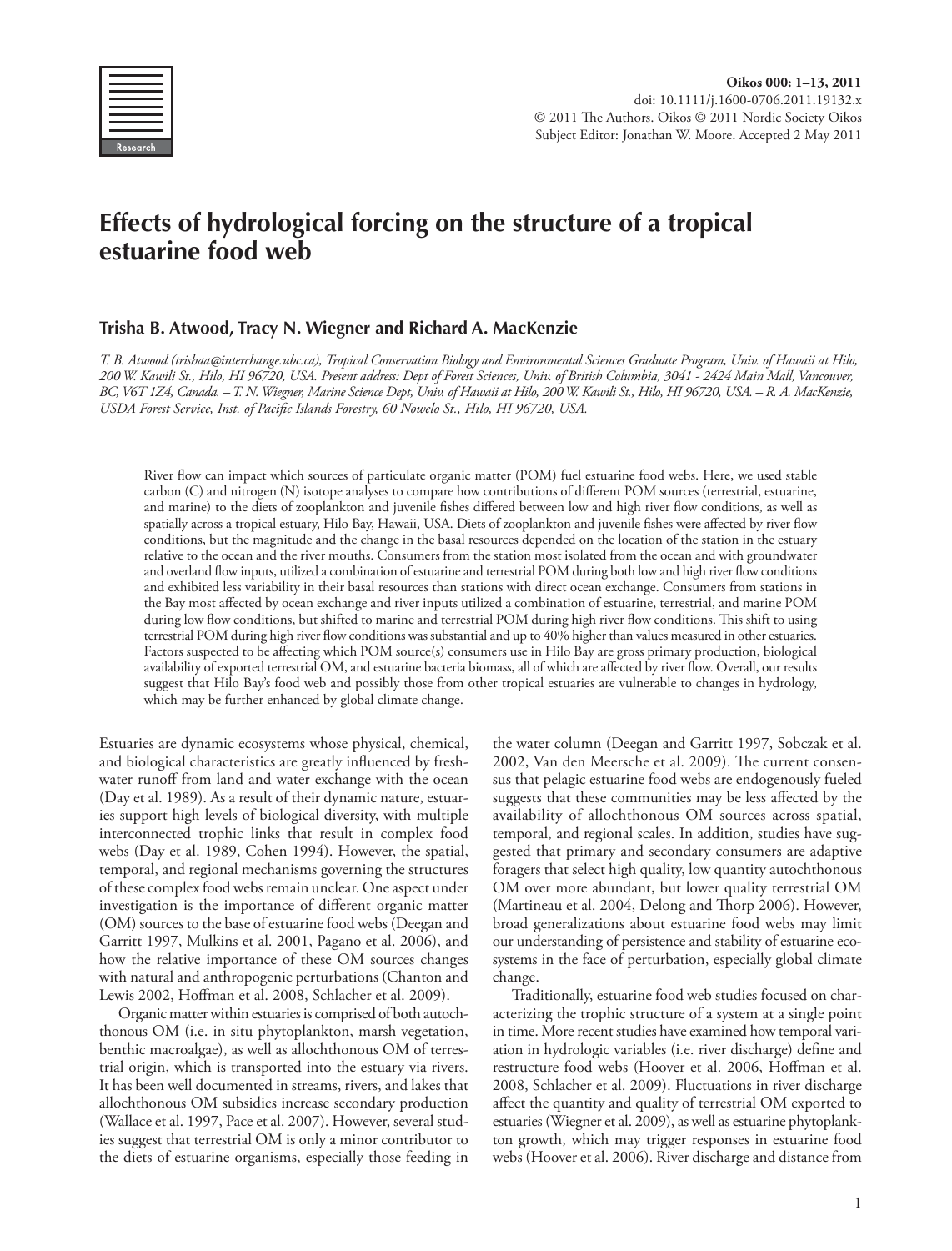river mouths are also thought to influence the spatial scale of estuarine food web structure by governing across-ecosystem subsidies to estuarine consumers (Chanton and Lewis 2002, Hoffman et al. 2008, Schlacher et al. 2009, Tallis 2009). To date, the majority of these studies have mainly focused on temperate and subtropical estuaries, leaving tropical estuaries largely uncharacterized.

The dynamics among trophic levels in tropical estuaries are generally thought to be more tightly coupled than temperate systems due to their nearly continuous high temperatures and abundant light availability year round (Roman et al. 2002, Hoover et al. 2006). As a result of this tight coupling, secondary production within tropical estuaries responds quickly (e.g. days or weeks) to changes in phytoplankton communities caused by hydrological perturbations (Hoover et al. 2006). However, increases in river discharge caused by storm runoff can create two opposing changes to estuarine food web structure. If storm runoff contains high concentrations of dissolved nutrients that otherwise limit primary production and light availability is not significantly reduced by suspended solid inputs, then estuarine primary production may be stimulated and may fuel secondary production (Mallin et al. 1993, Hoover et al. 2006). In contrast, if storm runoff has high concentrations of suspended solids and water residence time in the estuary is long, then light limitation may reduce estuarine primary production (May et al. 2003, de Swart et al. 2007, Mead and Wiegner 2010). In order for secondary production to be sustained in the face of reduced primary production under high river flow conditions, organisms must receive terrestrial or marine OM subsidies. However, more regional data sets are needed to determine the extent to which river discharge structures estuarine food webs by altering contributions of autochthonous and allochthonous OM sources to consumers and how the importance of these sources is affected by changes in hydrology.

The present study used Hilo Bay, Hawaii, USA, to determine the impact of river flow on the structure of a tropical, estuarine, pelagic food web. Being a tropical system, Hilo Bay has abundant light and warm temperatures throughout the year, allowing for favorable phytoplankton growing conditions. Additionally, the Hilo Bay watershed has one of the highest annual rainfall rates in the USA and is the largest watershed in the state of Hawaii (Juvik and Juvik 1998). As a result, food web responses to increased river flow may be rapid and on the order of days (Mead and Wiegner 2010). The main objective of this study was to characterize the contributions of terrestrial, estuarine, and marine OM to secondary production of mesozooplankton in Hilo Bay under low and high river flow conditions. We specifically focused on particulate organic matter (POM) because it is directly consumed by mesozooplankton and based our design on previous estuarine food web studies (Deegan and Garritt 1997, Hoover et al. 2006, Schlacher et al. 2009). However, we recognize that dissolved organic matter (DOM) may indirectly fuel estuarine consumers through the microbial loop. Our hypothesis for this study was that terrestrial POM subsidies to consumers' carbon (C) and nitrogen (N) demands would increase with increasing river flow, as a result of reduced estuarine and marine POM availability, and increased terrestrial POM availability. This study also characterized the contributions of POM sources to dominant pelagic juvenile fishes of

economical, recreational, and cultural importance during low flow conditions. To accomplish these objectives, we measured stable C and N isotopes from POM sources, zooplankton, and fishes to identify which POM source(s) were the major contributors to primary and secondary consumers' diets.

# **Material and methods**

## **Site description**

Hilo Bay is a salt-wedge estuary located on the eastern side of Hawaii Island (Fig. 1). The surface area of the Bay is ∼6.4 km2 and ranges in depth from 0–15 m. Hilo Bay is semienclosed by a three-km long breakwall that affects water circulation and increases residence time of sediments and POM (Dudley and Hallacher 1991, USACOE 2009). Major surface freshwater inputs to the Bay are from the Wailoa and Wailuku Rivers. The Wailoa River is an perennial river with continuous groundwater inputs nears its mouth and its watershed drains 481 km2, which is predominantly forest, but also contains a significant percentage of developed and cultivated land (Table 1). The Wailuku River is a perennial river and its watershed drains 574 km2, which is predominantly forest (Table 1). The Hilo Bay area receives almost equal amounts of daylight between summer and winter months, with only a two hour difference between seasons, and has an average temperature of 23.3°C, with only a 3° change seasonally (Juvik and Juvik 1998). Additionally, Hilo Bay and its watershed have one of the highest precipitation rates within the USA, receiving on average 330 cm of rain nearshore and 508 cm of rain upslope annually (Juvik and Juvik 1998).



Figure 1. Map of stations and transects sampled from Jan 2007– Feb 2008 within Hilo Bay, Hawaii, USA, the Wailoa and Wailuku Rivers, and adjacent marine environment. Triangles represent single point sampling, while dotted lines represent transects. Arrows represent the general direction of currents in Hilo Bay and were obtained from Dudley and Hallacher 1991.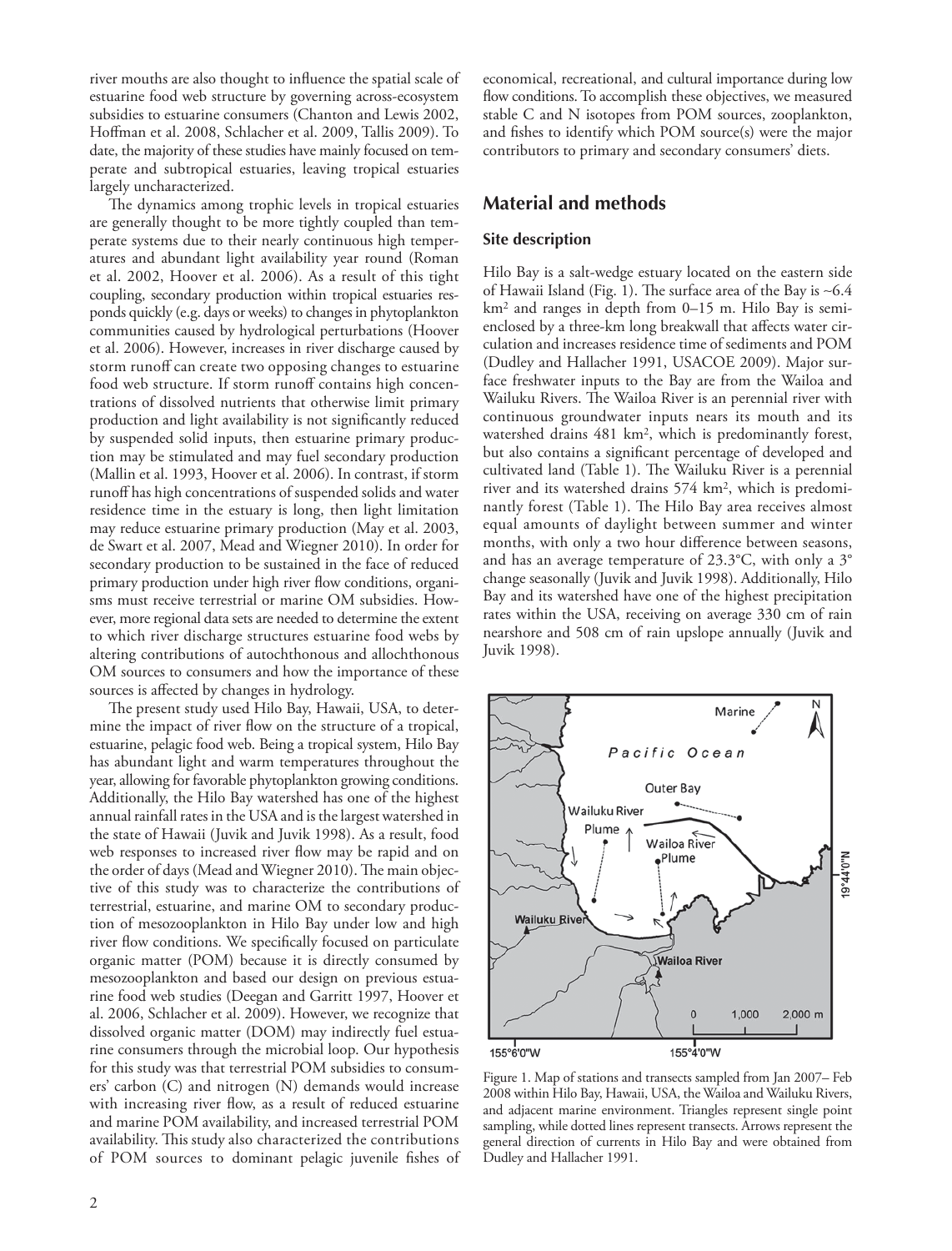Table 1. Characteristics of the Wailuku and Wailoa Rivers' watersheds, Hawaii, USA. Land cover data were obtained from < www.csc.noaa. gov/crs/lca/hawaii.html > and are from 2001. To our knowledge, there were no significant changes to land cover from 2001 to 2008.  $N/A = not available$ .

| Parameter                             | Wailoa<br>River | Wailuku<br>River |
|---------------------------------------|-----------------|------------------|
| Watershed area (km <sup>2</sup> )     | 481             | 576              |
| Headwater elevation (m)               | 762             | 3500             |
| Riparian land cover (% of each river) |                 |                  |
| high-intensity developed              | 3.3             | 0.1              |
| low-intensity developed               | 7.7             | 0.2              |
| cultivated land                       | 3.9             | 0.8              |
| grassland                             | 27.3            | 26.0             |
| evergreen forest                      | 40.7            | 59.0             |
| scrub/shrub                           | 14.6            | 10.7             |
| bare land                             | 0.3             | 2.9              |
| emergent wetland                      | N/A             | 0.3              |
| water                                 | 2.3             | N/A              |

Samples of POM sources and consumers were collected from 2007–2008 from two riverine stations (Wailoa and Wailuku Rivers), three estuarine stations (Wailoa River plume, Wailuku River plume, and Outer Bay), and one offshore marine station (Fig. 1). Multiple stations within the Bay were chosen to spatially characterize food web variability. The Wailoa River plume station, located in the southeastern portion of the Bay, was the inner most station in Hilo Bay and is isolated from direct surface water exchange with the ocean (Fig. 1). The Wailuku River plume station was located in the southwestern portion of the Bay, with a 1.5 km opening connecting it to the Pacific Ocean (Fig. 1). The Outer Bay station was located on the outside of the breakwall, outside the harbor, and had direct surface water exchange with the Pacific Ocean (Fig. 1). Riverine and estuarine samples were collected under eight low ( $\leq 8.0$  m<sup>3</sup> s<sup>-1</sup>) and four high ( $> 10.0$  $m<sup>3</sup> s<sup>-1</sup>$ ) river flow conditions, as measured at the Wailuku River gage (USGS Station no. 16704000) at Piihonua (Table 2). Due to high surf advisories, the Outer Bay station was not accessible during two of the high river flow events. The marine station was located two km outside the Bay and was sampled on two low flow and one high flow events (Fig. 1).

## **Sample collection**

Terrestrial, estuarine and marine POM were collected using a 20-µm mesh plankton net. Particulate organic matter samples were later size fractionated into a  $20-50 \mu m$  size group. Here, terrestrial POM was a mixture of both riverine and land-derived POM. Terrestrial POM from the Wailoa and Wailuku Rivers were collected one day prior to collection of estuarine consumers during low river flow conditions and two days prior during high river flow conditions. A two day gap should have allowed for terrestrial POM to be incorporated into Hilo Bay's estuarine food web, as a previous study in Kaneohe Bay on Oahu Island, Hawaii, found that the food web responded to increased river flow on the order of days (Hoover et al. 2006). Nets were placed in a flowing portion of the river for ten minutes or until a minimum of five mg dry mass of sample was collected. Estuarine POM was collected along three transects at each estuarine station during

Table 2. Daily discharge from the Wailuku River, Hilo, Hawaii, USA, on low and high river flow sampling days during this study. Wailuku River data were obtained from USGS gage no.  $16704000$  < http:// hi.water.usgs.gov/data/adrweb/2005/sw/portal/16704000.html>.

| River flow<br>condition | Date       | Wailuku River<br>discharge $(m^3 s^{-1})$ |
|-------------------------|------------|-------------------------------------------|
| Low                     | 03/14/2007 | 1.13                                      |
|                         | 05/03/2007 | 1.50                                      |
|                         | 06/18/2007 | 0.85                                      |
|                         | 07/08/2007 | 7.65                                      |
|                         | 07/30/2007 | 1.36                                      |
|                         | 09/05/2007 | 1.84                                      |
|                         | 10/10/2007 | 1.93                                      |
|                         | 11/07/2007 | 1.53                                      |
| High                    | 01/10/2007 | 10.56                                     |
|                         | 03/01/2007 | 45.59                                     |
|                         | 12/12/2007 | 22.23                                     |
|                         | 01/29/2008 | 26.73                                     |

low and high river flow conditions (Fig. 1). Plankton nets  $(20 - \mu m$  mesh) were towed approximately one meter below the surface at two knots for ten minutes along each transect. Extensive picking and filtering was used to remove terrestrial material from estuarine POM samples. However, despite our best attempts to remove terrestrial material, fine particles may have remained in the estuarine sample. Thus, in this study, estuarine POM was a mixture of riverine, estuarine and marine POM. Marine POM was collected from eleven overlapping transects using methods described above for estuarine POM. All samples were immediately placed on ice and stored frozen until further analyses.

Zooplankton and larval fishes were collected simultaneously with the estuarine POM samples using  $150$ - $\mu$ m and 500-µm mesh plankton nets towed approximately one meter below the surface at two knots for three consecutive ten minute intervals along designated transects (Fig. 1). Samples were immediately placed on ice. Plankton were later size fractionated into 150–500  $\mu$ m and  $\geq$  500  $\mu$ m bulk samples, and a sub-sample of each size group was stored frozen until analysis. Dominant secondary consumers (i.e. calanoid copepods, crab megalops, *Sagitta* sp*.* (chaetognaths), and larval fishes) were removed from the remaining bulk sample for individual analysis. Dominant zooplankton groups were determined from visual surveys and M and E Pacific's report on Hilo Bay (1980).

Pelagic juvenile fishes of economical, recreational, and cultural importance (i.e. *Herklotsichthys quadrimaculatus* blue stripe herring*, Encrasicholina purpurea* nehu*, Kuhlia sandvicensis* Hawaiian flagtail, and *Scomberoides lysan* leatherback) were also collected from multiple stations within the Wailoa and Wailuku Rivers' plumes by throwing a 0.60-cm mesh cast net from shore, a method used by Hawaii's Dept of Aquatic Resources. Fish species of interest were not found at the Wailuku River station. Isotopic turnover of fish tissue is relatively slow compared to larval fish and zooplankton, and estimates of isotopic turnover are unknown for these species. Therefore, dietary analyses of juvenile fishes were done for low flow days only. Fish were only collected on days that  $had > 30$  consecutive days of low river flow  $(< 8.0$  m<sup>2</sup> s<sup>-1</sup>). All samples were stored frozen until analyzed for stable C and N isotopes.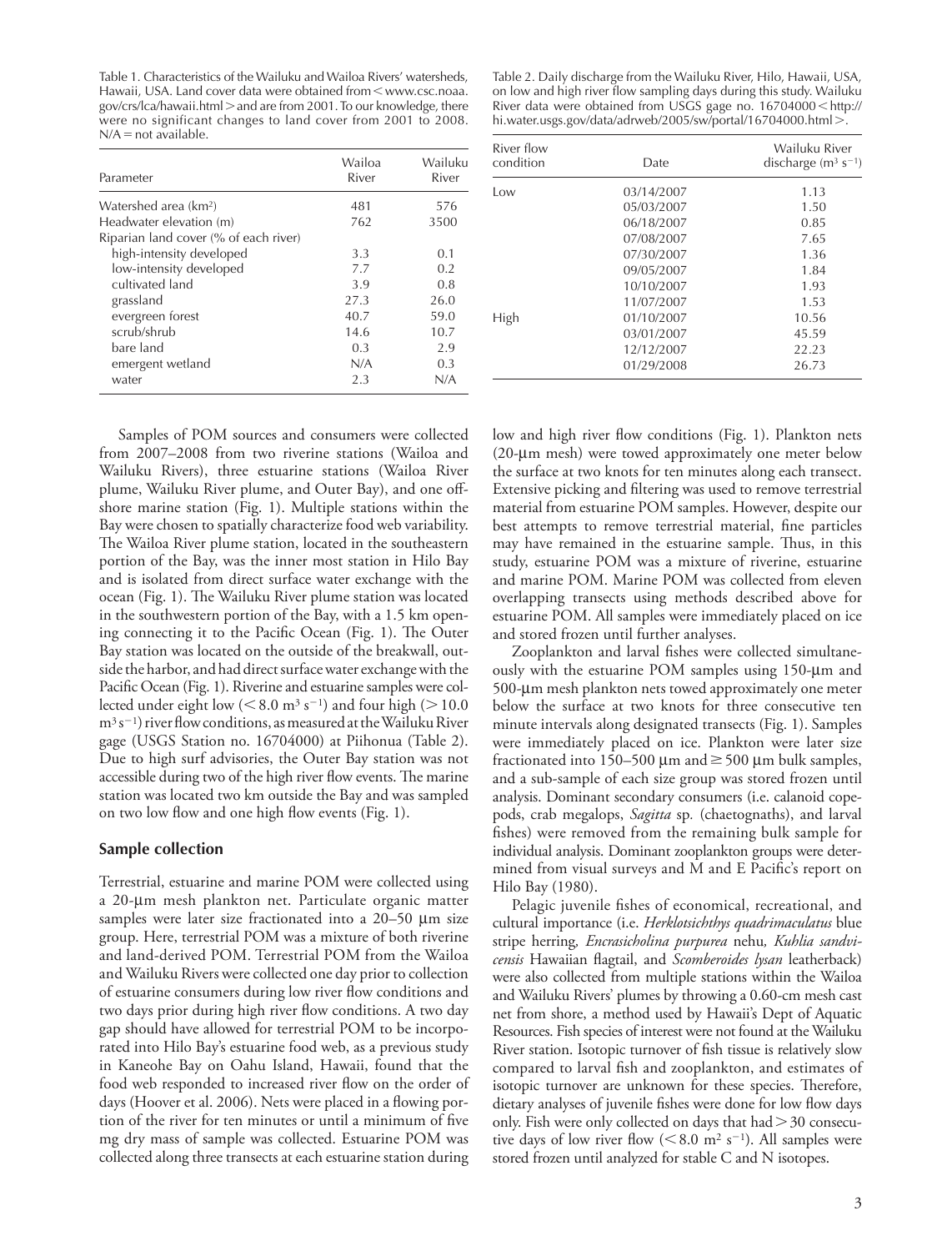Table 3. Average (SE)  $\delta^{13}C$  and  $\delta^{15}N$  signatures of particulate organic matter (POM) sources within Hilo Bay, Hawaii, USA, during low and high river flow conditions. Wailoa and Wailuku River samples are comprised of terrestrial POM, river plumes and outer Bay samples consist of estuarine POM, and marine samples consists of marine POM.

|                     |   | ow flow          |                |                | High flow        |                |
|---------------------|---|------------------|----------------|----------------|------------------|----------------|
| POM sources         | n | $\delta^{13}$ C  | $\delta^{15}N$ | n              | $\delta^{13}C$   | $\delta^{15}N$ |
| Wailoa River        | 8 | $-28.590(0.249)$ | 3.689(0.155)   | 4              | $-28.132(0.251)$ | 3.277 (0.099)  |
| Wailuku River       | 8 | $-19.995(0.313)$ | 0.870(0.073)   | $\overline{4}$ | $-25.554(0.102)$ | 0.827(0.071)   |
| Wailoa River plume  | 8 | $-22.277(0.492)$ | 3.560 (0.148)  | 4              | $-23.966(0.238)$ | 3.343 (0.523)  |
| Wailuku River plume | 8 | $-20.952(0.408)$ | 3.405 (0.312)  | 4              | $-24.880(0.689)$ | 3.387 (0.181)  |
| Outer Bay           | 8 | $-20.983(0.629)$ | 3.699(0.120)   | 3              | $-23.461(0.399)$ | 3.509 (0.422)  |
| Marine              |   | $-20.641(0.129)$ | 3.643 (0.328)  |                | $-20.821$        | 3.497          |

#### **Stable isotope analyses**

Particulate organic matter, zooplankton, larval fishes, and muscle tissue from juvenile fishes were analyzed for stable C and N isotopes. Samples that were collected multiple times on a single day were pooled and the average C and N isotopic signatures were used in analyses. Samples with insufficient biomass were pooled across transects when possible. Prior to stable isotope analysis, samples analyzed for C were acid digested with 10% HCl to remove calcium carbonate (Jacob et al. 2005). Pooled POM samples were filtered onto pre-combusted (500°C, 6 h) Whatman GF/F filters, dried at 70°C to a constant mass, and packaged in  $9 \times 10$  mm tin capsules. Zooplankton and fishes samples were dried following the above procedures and then homogenized using a mortar and pestle, weighed, and packed into  $5\times9$  mm tin capsules. All samples were analyzed for stable C and N isotopic composition using an elemental analyzer coupled to a isotope ratio mass spectrometer. Stable isotope results are presented as deviations from a standard (VPDB for C and atmospheric  $N_2$  for N). Reproducibility at natural abundance levels were  $\pm 0.04\%$  and  $\pm 0.07\%$  for  $\delta^{13}$ C and  $\delta$ <sup>15</sup>N, respectively.

#### **Food web analyses**

We examined differences in the POM base of food webs between low and high river flow conditions and among estuarine stations by estimating the percent contribution of different POM sources (terrestrial, estuarine and marine) to consumers' diets within Hilo Bay. Percent contributions of different POM sources to consumers' organic C and N demands were calculated using the SIAR ver. 4.0 mixing model (stable isotope analysis in R) (Parnell et al. 2010). Percent contributions are reported as the 50% Bayesian credibility interval. Due to the position of the breakwall and currents within Hilo Bay (Dudley and Hallacher 1991, USACOE 2009), marine POM was excluded as a possible POM source for consumers within the Wailoa River plume (Fig. 1). Stationspecific (Wailoa River plume, Wailuku River plume and Outer Bay) stable isotopic values of estuarine POM were averaged within river flow conditions and used in dietary analysis of consumers collected from that location. Consumers'  $\delta^{13}C$ and  $\delta^{15}N$  signatures were also averaged within river flow conditions. Because the aim of this study was to determine which POM source was fueling the base of the food web, POM  $\delta^{13}$ C and  $\delta^{15}$ N signatures were corrected for isotopic trophic shifts using Eq. 1:

$$
\delta^{13}C \text{ or } \delta^{15}N_{\text{adj}} = \delta^{13}C_{i} \text{ or } \delta^{15}N_{i} - (\alpha \times TL - 1) \qquad (1)
$$

where  $\delta^{13}C_i$  or  $\delta^{15}N_i$  adj is the corrected POM value,  $\delta^{13}C_i$ or  $\delta^{15}N_i$  is the initial stable C or N isotopic signature of the POM source,  $\alpha$  is the mean discrimination factor (DF)  $(-0.2 \pm 0.21)$ % for C and  $2.2 \pm 0.30$  % N for invertebrate consumers, and  $1.3 \pm 0.30\%$  for C and  $3.3 \pm 0.26\%$  for N for fishes (McCutchan et al. 2003)), and TL is the trophic level of the consumer being analyzed, which was determined using gut content and dietary analysis from the literature (Table 4). The 150–500-µm bulk plankton,  $\geq$  500-µm bulk plankton, and larval fishes were not identified to species, and therefore, TL could not be estimated using literature. The TLs of these consumers were estimated by plotting C and N isotopic signatures on an x–y scatterplot. This analysis showed that  $150-500$ - $\mu$ m bulk plankton and one group of larval fishes grouped closely with calanoid copepods and  $\geq$  500-µm bulk plankton and the remaining larval fishes grouped closely with *Sagitta* sp*.* As a result, these consumers were given the same TL as copepods and *Sagitta,* respectively.

# **Statistical analyses**

The  $\delta^{13}$ C and  $\delta^{15}$ N signatures of POM sources were compared between river flow conditions (low vs high) and among stations (Wailoa River, Wailuku River, Wailoa River plume, Wailuku River plume, Outer Bay, Marine) using a two-way analysis of variance (ANOVA). The  $\delta^{13}C$  and  $\delta^{15}N$  values of consumers (i.e. 150–500- and  $\geq$  500- $\mu$ m bulk plankton, copepods, crab megalops, *Sagitta* sp*.* (chaetognaths), larval fishes) were also compared between river flow conditions and among stations using a two-way ANOVA. Fixed effects for both analyses included river flow condition and station, along with the two-way interaction term. Post hoc analyses were conducted using the Tukey HSD multiple comparisons test and all statistical analyses were performed in Statistica ver. 9.0 (StatSoft, Tulsa, OK) at an  $\alpha$  level of 0.05.

## **Results**

## **Stable isotope characterization**

## *POM sources*

The stable C and N isotopic composition of POM sources to Hilo Bay exhibited significant hydrological and spatial differences (Table 3, Fig. 2). In general,  $\delta^{13}C$  signatures of POM sources were significantly more depleted in 13C during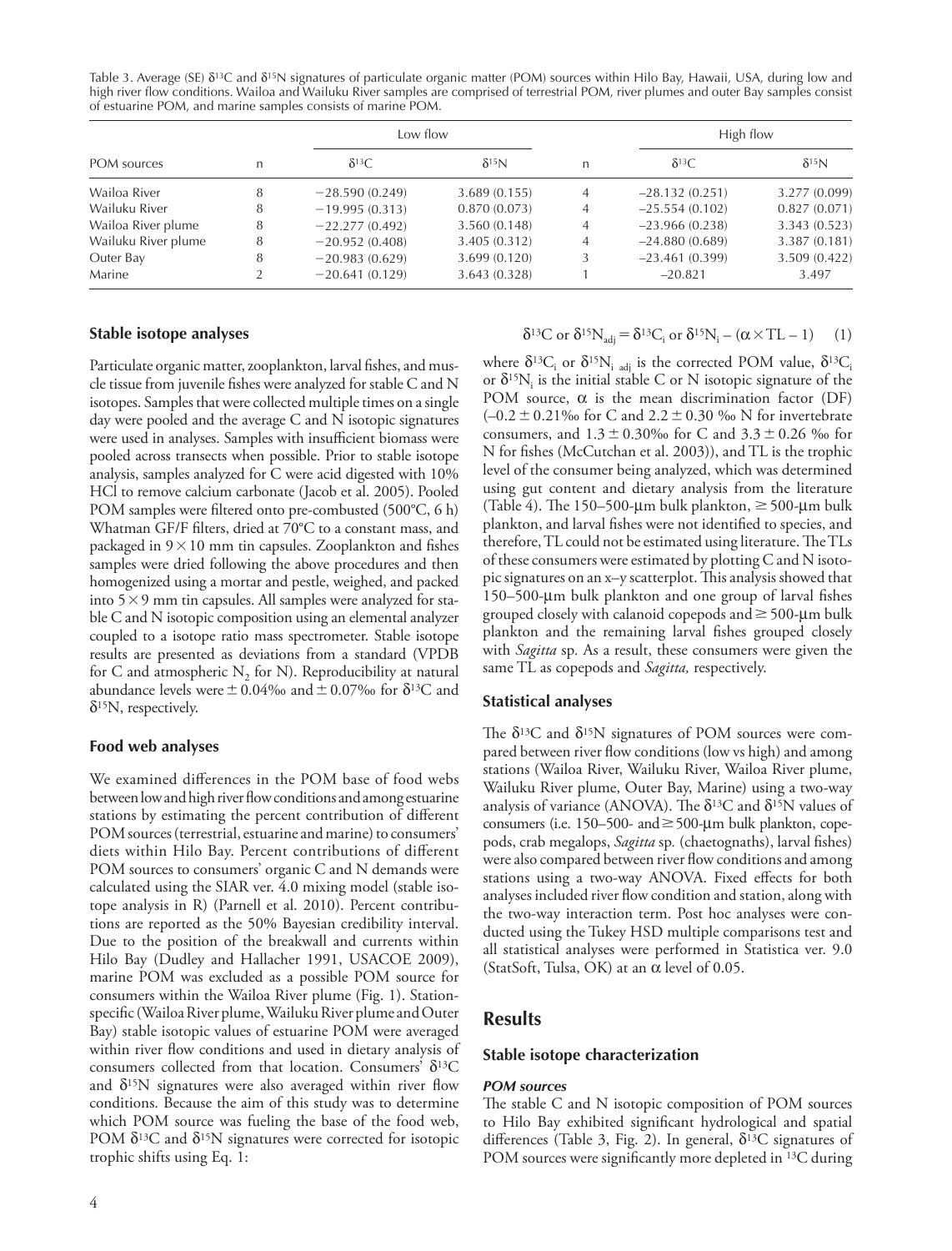| plume, and Outer Bay) within Hilo Bay, Hawaii, USA, during low and high river flow conditions. (-) indicates where no samples were taken. |                                  |                                   |                      |                                   |                                  |                                   |                      |                                   |                                  |                                   |                                  |                                   |             |                                                                                                                |
|-------------------------------------------------------------------------------------------------------------------------------------------|----------------------------------|-----------------------------------|----------------------|-----------------------------------|----------------------------------|-----------------------------------|----------------------|-----------------------------------|----------------------------------|-----------------------------------|----------------------------------|-----------------------------------|-------------|----------------------------------------------------------------------------------------------------------------|
|                                                                                                                                           |                                  | Wailoa River plume                |                      |                                   |                                  | Wailuku River plume               |                      |                                   |                                  | Outer Bay                         |                                  |                                   |             |                                                                                                                |
| Consumers                                                                                                                                 | $\mathrel{\mathop{\sqsubseteq}}$ | Low flow                          | $\mathord{\text{=}}$ | High flow                         | $\mathrel{\mathop{\sqsubseteq}}$ | Low flow                          | $\mathord{\text{=}}$ | High flow                         | $\mathrel{\mathop{\sqsubseteq}}$ | Low flow                          | $\mathrel{\mathop{\sqsubseteq}}$ | High flow                         | $\vec{r}$   | TL source                                                                                                      |
| $150 - 500 - \mu m$ bulk<br>plankton                                                                                                      | $\infty$                         |                                   | 4                    |                                   | $^{\circ}$                       |                                   | 4                    |                                   | $^{\circ}$                       |                                   | 4                                |                                   | $\sim$      |                                                                                                                |
| $\delta^{13}C$                                                                                                                            |                                  | $-21.224(0.233)$                  |                      | $-22.740(0.515)$                  |                                  | $-21.392(0.400)$                  |                      | $-22.190(0.340)$                  |                                  | $-19.470(0.076)$                  |                                  | $-20.560(0.099)$                  |             |                                                                                                                |
| N <sub>515</sub>                                                                                                                          |                                  | 5.173 (0.225)                     |                      | 4.061 (0.497)                     |                                  | 5.092 (0.190)                     |                      | 3.860 (0.415)                     |                                  | 4.527 (0.296)                     |                                  | 3.583 (0.120)                     |             |                                                                                                                |
| Calanoid copepods<br>815N<br>$\delta^{13}C$                                                                                               | $\infty$                         | 5.168 (0.334)<br>$-21.704(0.102)$ | 4                    | $-22.294(0.404)$<br>5.403 (0.161  | $^{\circ}$                       | $-21.992(0.270)$<br>4.813 (0.231) | 4                    | $-22.082(0.499)$<br>4.682 (0.123) | $^{\circ}$                       | $-21.482(0.036)$<br>5.245 (0.347) | 4                                | $-22.213(0.050)$<br>5.469 (0.068) | $\sim$      | Downs and Lorenzen 1985,<br>Omori 1963, Roman 1977,<br>Flemming 1939, Anraku and<br>Turner 1986, Kleppel 1993, |
|                                                                                                                                           |                                  |                                   |                      |                                   |                                  |                                   |                      |                                   |                                  |                                   |                                  |                                   |             | Cornils et al. 2007                                                                                            |
| Crab megalops                                                                                                                             | $\infty$                         | $-20.176(0.319)$                  | 4                    | $-20.330(0.308)$                  | $\infty$                         | $-20.146(0.254)$                  | 4                    | $-20.465(0.311)$                  | $\infty$                         | $-20.460(0.190)$                  | $\circ$                          |                                   | $\sim$      | Harms et al. 1994, Perez and<br>Sulkin 2005, Schwamborn                                                        |
| S <sub>15</sub> N<br>$\delta^{13}C$                                                                                                       |                                  | 4.791 (0.719)                     |                      | 4.413 (0.316)                     |                                  | 4.170 (0.401)                     |                      | 3.548 (0.563)                     |                                  | 4.513 (0.491)                     |                                  |                                   |             | Sulkin 2007, Coelho et al.<br>et al. 2006, Burnett and                                                         |
| T <sub>2</sub> larval fishes                                                                                                              |                                  |                                   |                      |                                   |                                  |                                   |                      |                                   |                                  |                                   |                                  |                                   |             | 2009                                                                                                           |
|                                                                                                                                           | 4                                |                                   | 4                    |                                   |                                  |                                   |                      |                                   |                                  |                                   | $\circ$                          |                                   | $\mathbf 2$ |                                                                                                                |
| S <sup>15</sup> N<br>$\delta^{13}C$                                                                                                       |                                  | 5.605 (0.295)<br>$-20.561(0.377)$ |                      | $-22.343(0.810)$<br>4.732 (0.235) |                                  | $-20.546(0.471)$<br>5.247 (0.200) |                      | $-19.640$<br>6.297                |                                  | $-20.772(0.456)$<br>5.608 (0.827) |                                  | J,                                |             |                                                                                                                |
| ≥500-µm bulk plankton                                                                                                                     | $^{\circ}$                       |                                   | 4                    |                                   | $\infty$                         |                                   |                      |                                   | $\infty$                         |                                   | 4                                |                                   | 3           |                                                                                                                |
| S <sup>15</sup> N<br>513C                                                                                                                 |                                  | $-20.088(0.210)$<br>7.129 (0.176) |                      | 6.723(0.582)<br>$-22.182(0.357)$  |                                  | $-19.344(0.097)$<br>7.255 (0.201) |                      | $-20.594(0.291)$<br>6.313 (0.104) |                                  | $-19.111(0.343)$<br>6.495(0.235)  |                                  | $-20.256(0.278)$<br>5.614 (0.507) |             |                                                                                                                |
| Sagitta sp                                                                                                                                | ∞                                |                                   | 4                    |                                   | ∞                                |                                   |                      |                                   | ∞                                |                                   | 4                                |                                   | 3           | Pearre 1973, Canino and                                                                                        |
| $\delta^{13}C$                                                                                                                            |                                  | $-19.712(0.119)$                  |                      | $-21.233(0.518)$                  |                                  | $-19.771(0.139)$                  |                      | $-19.835(0.049)$                  |                                  | $-20.139(0.455)$                  |                                  | $-19.718(0.533)$                  |             | Grant 1984, Geisecke and<br>González 2004                                                                      |
| $\delta$ <sup>15</sup> N                                                                                                                  |                                  | 8.002 (0.167)                     |                      | 6.880 (0.323)                     |                                  | 7.885 (0.097)                     |                      | 6.881 (0.248)                     |                                  | 7.776 (0.150)                     |                                  | 6.331 (0.087)                     |             |                                                                                                                |
| T <sub>3</sub> larval fishes                                                                                                              | 3                                |                                   | 3                    |                                   |                                  |                                   |                      |                                   | $\circ$                          |                                   | $\circ$                          |                                   | 3           |                                                                                                                |
| $\delta$ <sup>15</sup> N<br>$5^{13}C$                                                                                                     |                                  | $-19.582(0.304)$<br>8.759 (0.542) |                      | $-22.330(1.201)$<br>8.225 (0.889  |                                  | $-19.645$<br>7.68                 |                      | $-19.109(0.505)$<br>8.578 (0.068) |                                  |                                   |                                  |                                   |             |                                                                                                                |
| quadrimaculatus<br>Herklotsichthys                                                                                                        | $^{\circ}$                       |                                   |                      |                                   |                                  |                                   |                      |                                   |                                  |                                   |                                  |                                   | S           | Williams and Clarke 1983,                                                                                      |
| $\delta^{13}C$                                                                                                                            |                                  | $-18.469(0.318)$                  |                      |                                   |                                  |                                   |                      |                                   |                                  |                                   |                                  |                                   |             | Milton et al. 1994                                                                                             |
| N <sub>515</sub>                                                                                                                          |                                  | 9.319 (0.077)                     |                      |                                   |                                  |                                   |                      | $\overline{\phantom{a}}$          |                                  |                                   |                                  |                                   |             |                                                                                                                |
| Encrasicholina purpurea                                                                                                                   | ത                                |                                   |                      |                                   |                                  |                                   |                      |                                   |                                  |                                   |                                  |                                   |             | Clarke 1989, James and                                                                                         |
| $\delta^{13}C$                                                                                                                            |                                  | $-18.402(0.284)$                  |                      | Τ.                                |                                  |                                   |                      |                                   |                                  |                                   |                                  |                                   |             | Findlay 1989, Bacha and                                                                                        |
| 815N                                                                                                                                      |                                  | 9.130 (0.230)                     |                      | -1                                |                                  |                                   |                      | $\mathbf{I}$                      |                                  |                                   |                                  |                                   |             | Amara 2009, Islam and<br>Tanaka 2009                                                                           |
| Kuhlia sandvicensis                                                                                                                       | $^{\circ}$                       |                                   |                      |                                   |                                  |                                   |                      |                                   |                                  |                                   |                                  |                                   | S           | Tester and Trefz 1954                                                                                          |
| $\delta^{13}C$                                                                                                                            |                                  | $-18.295(0.463)$                  |                      | $\mathbf{L}$                      |                                  |                                   |                      |                                   |                                  |                                   |                                  |                                   |             |                                                                                                                |
| N <sub>515</sub>                                                                                                                          |                                  | 8.955 (0.328)                     |                      |                                   |                                  |                                   |                      |                                   |                                  |                                   |                                  |                                   |             |                                                                                                                |
| Scomberoides lysan<br>$\delta^{13}C$                                                                                                      | ے                                | $-16.296(0.175)$                  |                      |                                   |                                  |                                   |                      |                                   |                                  |                                   |                                  |                                   | 4           | Major 1973, Blaber and                                                                                         |
| S15N                                                                                                                                      |                                  | 10.723 (0.383)                    |                      | т                                 |                                  |                                   |                      |                                   |                                  |                                   |                                  |                                   |             | Cyrus 1983, Lucas and<br>Benkert 1983                                                                          |
|                                                                                                                                           |                                  |                                   |                      |                                   |                                  |                                   |                      |                                   |                                  |                                   |                                  |                                   |             |                                                                                                                |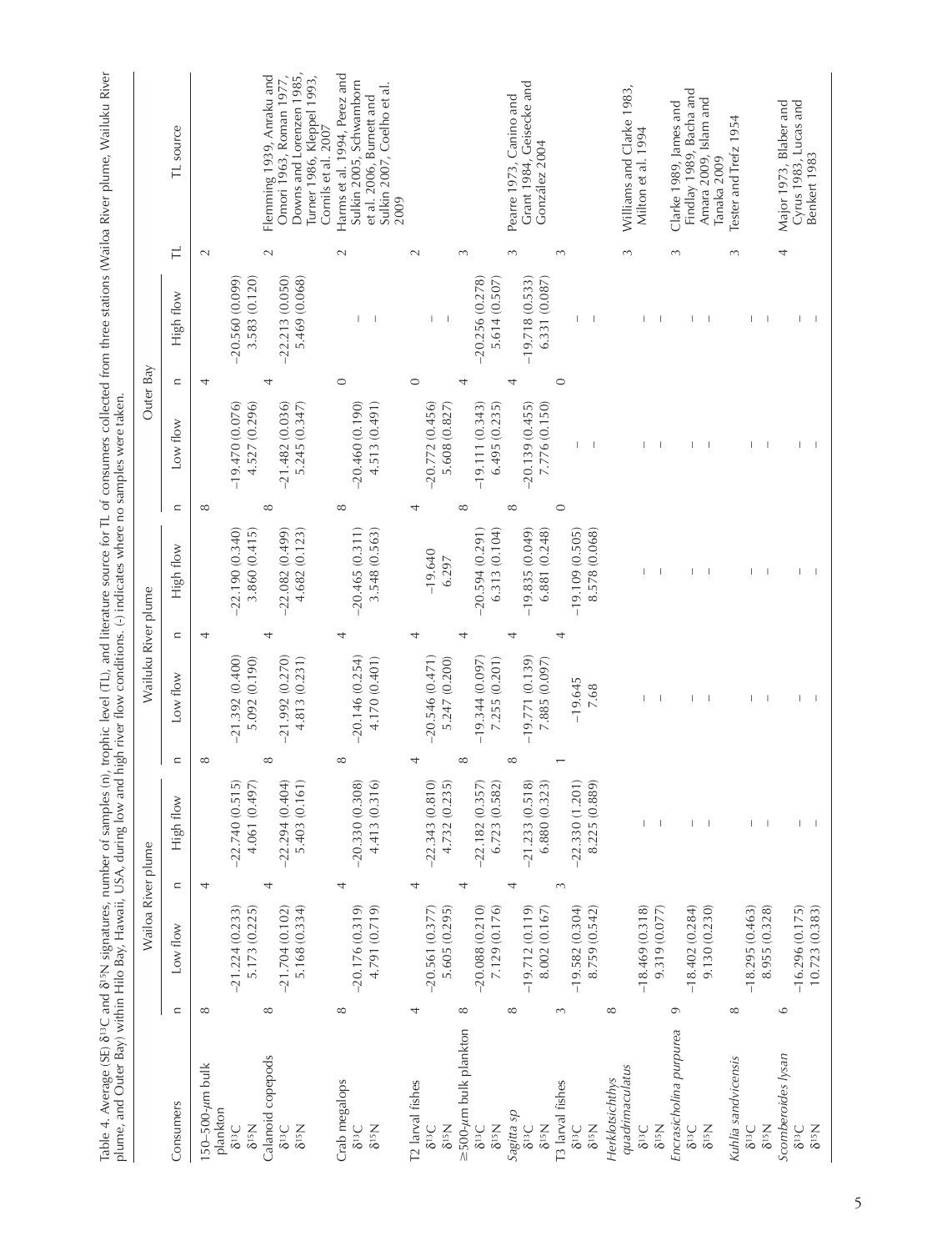high river flow conditions than during low river flow conditions ( $F_{1,50} = 42.23$ , p < 0.001; Table 3, Fig. 2). Carbon isotopic signatures of POM sources were significantly different among stations ( $F_{5,50}$  = 47.06, p < 0.001). Additionally, there was a significant interaction between station and river flow condition ( $F_{5,50}$  = 9.51, p < 0.001), which showed that a station's  $\delta^{13}$ C POM signature was affected by river flow conditions. During low river flow conditions, the Wailoa River's POM was significantly more depleted in 13C (down to 8.60‰) compared to POM from the Wailuku River, estuarine (Wailoa River plume, Wailuku River plume and Outer Bay), and marine stations. The Wailuku River's POM was enriched in 13C compared to other POM sources, but was only significantly different than POM from the Wailoa River and the Wailoa River plume during low river flow conditions. Despite the depletion of 13C in all POM sources during high river flow conditions, the Wailoa River's POM was still significantly more depleted in 13C relative to POM from the Wailuku River, estuarine and marine stations. With the exception of Wailoa River's POM, the Wailuku River's POM was more depleted in 13C up to ∼5‰ relative to other POM sources, and was significantly different than the Wailoa River and marine POM sources during high river flow conditions.

Stable isotopic N signatures of POM sources were not significantly different between low and high river flow events  $(F<sub>1.50</sub> = 1.227, p = 0.273)$  and there was no interaction between station and river flow condition ( $F_{5,50} = 0.227$ , p = 0.949). POM from high river flow events was depleted in<sup>15</sup>N compared to POM from low river flow events; however, this difference was not significant. The  $\delta^{15}N$  signatures of POM sources varied significantly among stations ( $F_{5,50} = 42.358$ ,  $p<0.001$ ), which was due to Wailuku River's POM being significantly more depleted in 15N during low (up to 2.83‰) and high river flow conditions (up to 2.68‰) conditions compared to all other stations (Table 3, Fig. 2).

#### *Consumers*

Similar to POM sources,  $\delta^{13}$ C signatures of consumers from estuarine stations exhibited significant hydrological and spatial differences and there was a significant interaction between station and river flow condition ( $F_{2,168} = 4.16$ , p = 0.017), which again suggests that consumers'  $\delta^{13}$ C signatures at a given station were affected by river flow. Pooled consumers'  $\delta^{13}C$ signatures were significantly more enriched in 13C during low river flow conditions than high ones ( $F_{1,168} = 6.18$ , p = 0.014; Table 4, Fig. 2). Consumers'  $\delta^{13}$ C signatures were similar among all three estuarine stations during low river flow conditions, but Wailoa River Plume's consumers were significantly different than Wailuku River Plume's consumers during high river flow conditions. ( $F_{2,168} = 4.44$ , p = 0.013). The  $\delta^{13}C$  values of consumers from the Wailoa River plume were depleted by as much as 2.8‰ compared to consumers from the Wailuku River plume during high river flow conditions.

Stable isotopic N signatures of consumers were not significantly different between river flow conditions ( $F_{1,168} = 0.578$ ,  $p = 0.448$ ) or among stations (F<sub>2,168</sub> = 1.689, p = 0.188; Table 4, Fig. 2), and there was no significant interaction between station and river flow condition ( $F_{2,168} = 0.625$ , p = 0.537). Although not significantly different,  $\delta^{15}N$  signatures of consumers were more depleted in 15N during high river flow conditions compared to low flow ones.

#### **Food web analysis**

The SIAR mixing model indicated that POM source utilization by consumers varied spatially and with hydrological conditions within Hilo Bay (Table 5, Fig. 3). Because of the significant interaction between river flow condition and station for POM and consumers'  $\delta^{13}$ C signatures, food web analysis results are presented by station below. Estuarine POM  $\delta^{13}C$ and  $\delta^{15}N$  signatures from all stations within the Bay were pooled as there were no significant differences among them.



Figure 2. Mean ( $\pm$  SE) stable carbon (C) and nitrogen (N) isotopic signatures of particulate organic matter sources (POM) and consumers from the Wailoa River plume (A), Wailuku River plume (B), and Outer Bay (C) stations during low (filled circles) and high (open circles) river flow conditions. Codes are as follows:  $WLR = Wa$ iloa River POM, WKR = Wailuku River POM, WLE = Wailoa River plume estuarine POM, WKE = Wailuku River plume estuarine POM,  $OBE =$ Outer Bay estuarine POM, MAR = marine POM, SBP = 150– 500-µm bulk plankton,  $CC =$  calanoid copepods,  $CM =$  crab megalops, T2F = trophic level two larval fishes, LBP =  $\geq$  500-µm bulk plankton,  $SAG =$  *Sagitta* sp. T3F = trophic level three larval fishes, HQ*Herklotischthys quadrimaculatus*, EP*Encrasicholina purpurea*, KS*Kuhlia sandvicensis*, SL*Scomberoides lysan*.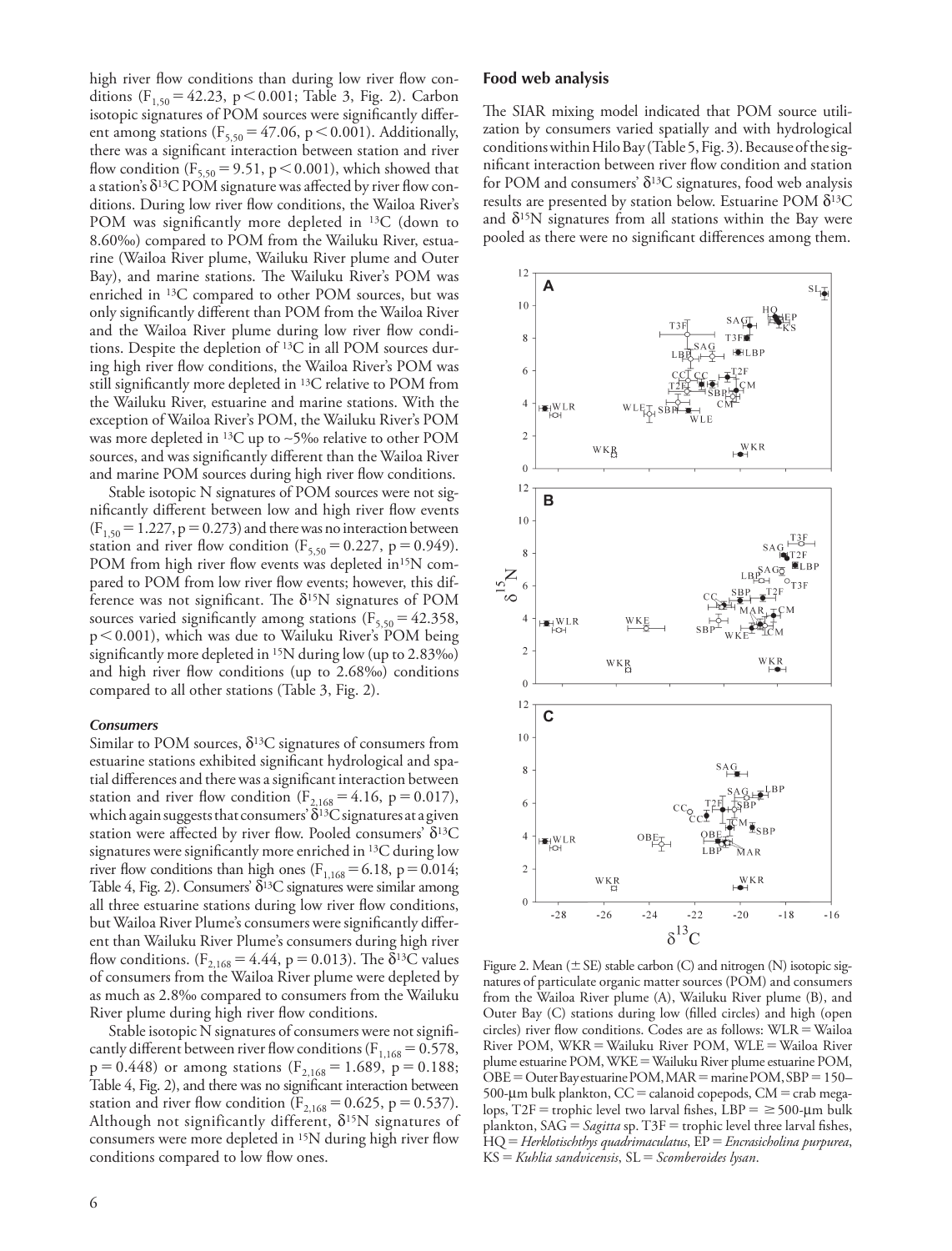| Table 5. Range of percent dietary contributions of particulate organic matter (POM) sources (WL = Wailoa River POM, WK = Wailuku River   |
|------------------------------------------------------------------------------------------------------------------------------------------|
| POM, E = estuarine POM, and M = marine POM) to consumers collected from three stations (Wailoa and Wailuku River plumes and Outer        |
| Bay) within Hilo Bay, Hawaii, USA, during low and high river flow conditions. Percent contributions were determined using SIAR ver. 4.0. |
| $(-)$ indicates where no samples were taken. Values are reported as the 50% credibility interval.                                        |

|           |                                 |           | Wailoa River plume | Wailuku River plume |                          |           |           |           | Outer Bay |           |           |           |  |
|-----------|---------------------------------|-----------|--------------------|---------------------|--------------------------|-----------|-----------|-----------|-----------|-----------|-----------|-----------|--|
| Condition | Consumer                        | WL        | WK.                | E                   | WL                       | <b>WK</b> | E         | M         | WL        | <b>WK</b> | E         | M         |  |
| Low flow  | 150–500-µm bulk plankton        | $0 - 1$   | $35 - 40$          | $59 - 64$           | $6 - 9$                  | $23 - 26$ | $29 - 38$ | $30 - 38$ | $0 - 1$   | $45 - 49$ | $4 - 19$  | $30 - 40$ |  |
|           | calanoid copepods               | $5 - 8$   | $40 - 48$          | $43 - 52$           | $15 - 17$                | $32 - 36$ | $26 - 34$ | $22 - 30$ | $9 - 10$  | $15 - 21$ | $2 - 6$   | $62 - 70$ |  |
|           | crab megalops                   | $1 - 3$   | $44 - 57$          | $33 - 45$           | $0 - 1$                  | $52 - 62$ | $2 - 10$  | $12 - 22$ | $0 - 1$   | $44 - 51$ | $3 - 10$  | $32 - 41$ |  |
|           | T <sub>2</sub> larval fishes    | $1 - 36$  | $20 - 26$          | $38 - 50$           | $1 - 4$                  | $23 - 29$ | $28 - 36$ | $29 - 37$ | $1 - 3$   | $12 - 20$ | $31 - 39$ | $33 - 42$ |  |
|           | $\geq$ 500-µm bulk plankton     | $0 - 1$   | 95-97              | $1 - 3$             | $0 - 1$                  | $0 - 1$   | $1 - 8$   | 87-94     | $() - 1$  | $1 - 4$   | $9 - 22$  | $70 - 84$ |  |
|           | Sagitta sp.                     | $0 - 1$   | $91 - 97$          | $2 - 7$             | $0 - 1$                  | $1 - 5$   | $26 - 39$ | $41 - 54$ | $0 - 2$   | $1 - 6$   | $33 - 44$ | $35 - 45$ |  |
|           | T <sub>3</sub> larval fishes    | $1 - 6$   | $36 - 55$          | $35 - 46$           | $23 - 33$                | $24 - 33$ | $24 - 33$ | $24 - 33$ |           |           |           |           |  |
|           | Herklotsichthys quadrimaculatus | $1 - 2$   | $34 - 38$          | $60 - 64$           |                          |           |           |           |           |           |           |           |  |
|           | Encrasicholina purpurea         | $0 - 2$   | 44-49              | $47 - 53$           |                          |           |           |           |           |           |           |           |  |
|           | Kuhlia sandvicensis             | $1 - 3$   | $46 - 52$          | $41 - 49$           |                          |           |           |           |           |           |           |           |  |
|           | Scomberoides lysan              | $0 - 3$   | 85-94              | $1 - 9$             | $\overline{\phantom{0}}$ |           |           |           |           |           |           |           |  |
| High flow | 150-500-µm bulk plankton        | $0 - 1$   | $47 - 52$          | $47 - 51$           | $0 - 1$                  | $40 - 46$ | $0 - 1$   | $49 - 54$ | $0 - 2$   | $74 - 78$ | $1 - 3$   | $14 - 19$ |  |
|           | calanoid copepods               | 34-47     | $7 - 12$           | $41 - 52$           | $1 - 4$                  | $33 - 36$ | $1 - 7$   | $34 - 51$ | $1 - 3$   | $5 - 10$  | $16 - 25$ | $65 - 71$ |  |
|           | crab megalops                   | $2 - 12$  | $33 - 43$          | $35 - 46$           | $1 - 6$                  | $28 - 38$ | $1 - 9$   | $27 - 38$ |           |           |           |           |  |
|           | T <sub>2</sub> larval fishes    | $25 - 35$ | $31 - 37$          | $36 - 44$           | $23 - 32$                | $22 - 32$ | $24 - 33$ | $23 - 32$ |           |           |           |           |  |
|           | $\geq$ 500-µm bulk plankton     | $2 - 8$   | 86-92              | $1 - 2$             | $0 - 1$                  | $0 - 2$   | $0 - 2$   | 89-92     | $0 - 1$   | $1 - 3$   | $0 - 2$   | $90 - 93$ |  |
|           | Sagitta sp.                     | $3 - 12$  | $36 - 47$          | $36 - 45$           | $1 - 6$                  | $0 - 3$   | $1 - 31$  | $33 - 47$ | $1 - 5$   | $2 - 10$  | $25 - 36$ | $33 - 46$ |  |
|           | T <sub>3</sub> larval fishes    | $31 - 41$ | $32 - 43$          | $28 - 39$           | $1 - 9$                  | $1 - 7$   | $24 - 33$ | $29 - 39$ |           |           |           |           |  |

#### *Wailoa River plume*

Estuarine and terrestrial POM were both large contributors of organic C and N to the  $\delta^{13}$ C and  $\delta^{15}$ N signatures of primary consumers within the Wailoa River plume during both low and high river flow conditions (Table 5, Fig. 3A–B). Overall, the Wailuku River was the major source of terrestrial POM to consumers' signatures during both low and high river flow conditions (Table 5). However, the contribution of terrestrial POM from the Wailoa River increased during high river flow up to  $6 \times$  for all consumers within the Wailoa River plume, except 150–500-µm bulk plankton which had no detectable change in contribution (Table 5).

Similar to primary consumers, estuarine and terrestrial POM were also important sources of POM to secondary consumers in the Wailoa River plume, regardless of river flow condition (Table 5, Fig. 3A–B). Additionally, the Wailuku River was also the largest contributor of terrestrial POM to secondary consumers for both flow conditions (Table 5). Estuarine POM made a substantial contribution to the organic C demands of T3 larval fishes during low river flow conditions, and *Sagitta* sp. and T3 larval fishes during high river flow conditions (Table 5). An increase in the contribution of terrestrial POM in the Wailoa River's secondary consumers' signatures were also observed during high river flow conditions (Table 5). The three secondary consumer juvenile fish species (*H. quadimaculatus, E. purpures* and *K. sandvicensis*) from the Wailoa River plume all had similar POM source contributions to their  $\delta^{13}C$  and  $\delta$ <sup>15</sup>N signatures, with both estuarine and terrestrial contributing substantially to their organic C and N demands (Table 5). *Scomberoides lysan* differed from the other juvenile fish species in that Wailuku River POM was the only major contributor to their  $\delta^{13}$ C and  $\delta^{15}$ N signatures (Table 5).

#### *Wailuku River plume*

In general, most primary consumers from the Wailuku River plume utilized a combination of terrestrial, estuarine, and marine POM almost equally during low river flow conditions, and terrestrial and marine POM during high river flow conditions (Table 5, Fig. 3C–D). The Wailuku River was the largest contributor of terrestrial POM to consumers' C and N demands for both low and high river flow conditions (Table 5). Both  $150-500$ - $\mu$ m bulk plankton and calanoid copepods had similar contributions of terrestrial, estuarine, and marine POM during low flow conditions. However, during high river flow conditions, the contribution of organic C and N to these consumers from estuarine POM decreased ∼40 , while marine POM contributions increased up to  $2 \times$  (Table 5). Crab megalops primarily utilized terrestrial POM during low flow conditions, but had similar contributions from terrestrial and marine POM during high river flow conditions (Table 5). T2 larval fishes had similar contributions of terrestrial, estuarine, and marine POM to their organic C and N demands during both low and high river flow conditions (Table 5).

Secondary consumers from the Wailuku River plume utilized estuarine and marine POM during both low and high river flow conditions (Table 5, Fig.  $3C-D$ ).  $>500$ -µm bulk plankton obtained their organic C and N from marine POM during both low and high flow conditions (Table 5). *Sagitta* sp. had similar contributions from both estuarine and marine POM during both river flow conditions. T3 larval fishes had similar contributions from terrestrial, estuarine, and marine POM during low flow conditions, but their terrestrial POM contribution was substantially reduced during high river flow conditions (Table 5).

#### *Outer Bay*

Primary consumers from the Outer Bay station utilized a combination of terrestrial and marine POM during low river flow conditions; however, there was no consistent pattern with regards to POM source utilization during high river flow conditions (Table 5, Fig. 3E–F). Terrestrial and marine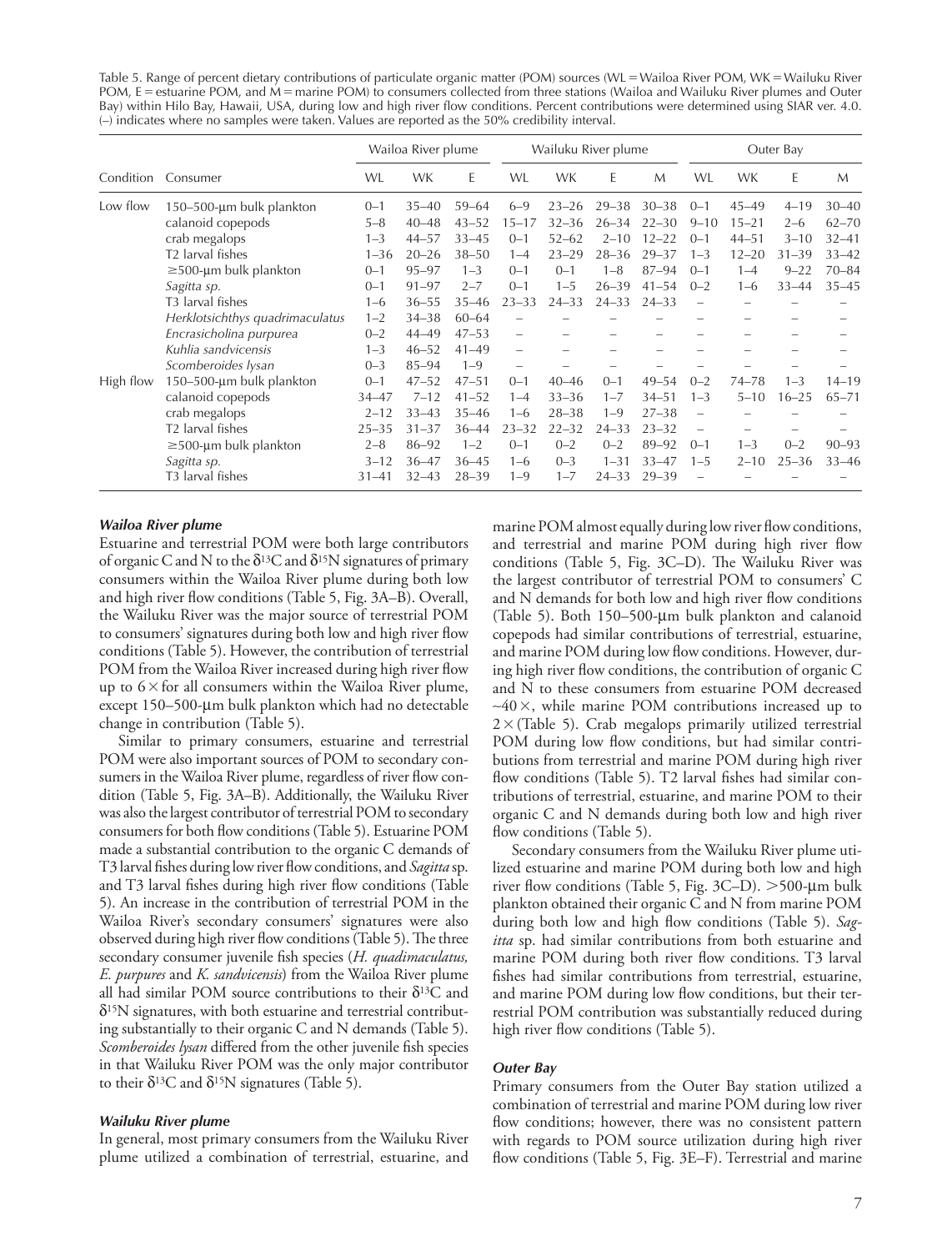

Figure 3. Dominant patterns in flux of particulate organic matter (POM) sources (terrestrial, estuarine, and marine) to Wailoa River plume [low flow (A) and high flow (B)], Wailuku River plume [low flow (C) and high flow (D)], and Outer Bay [low flow (E) and high flow (F)] to primary and secondary consumers. Black arrows represent low river flow conditions and grey arrows represent high river flow conditions. Thicknesses of arrows are proportional to the median percent contribution of the POM source to a consumer group and the relative thickness scale is shown at the bottom of the figure. Groupings of primary and secondary consumers were determined using trophic levels from Table 4. Median percent contributions were determined from the minimum and maximum contributions reported in Table 5. Percent contributions of terrestrial POM sources were determined by summing values from the Wailoa and Wailuku Rivers. Due to current direction and position of the breakwall (Fig. 1) contributions of marine POM were not estimated for consumers in the Wailoa River plume.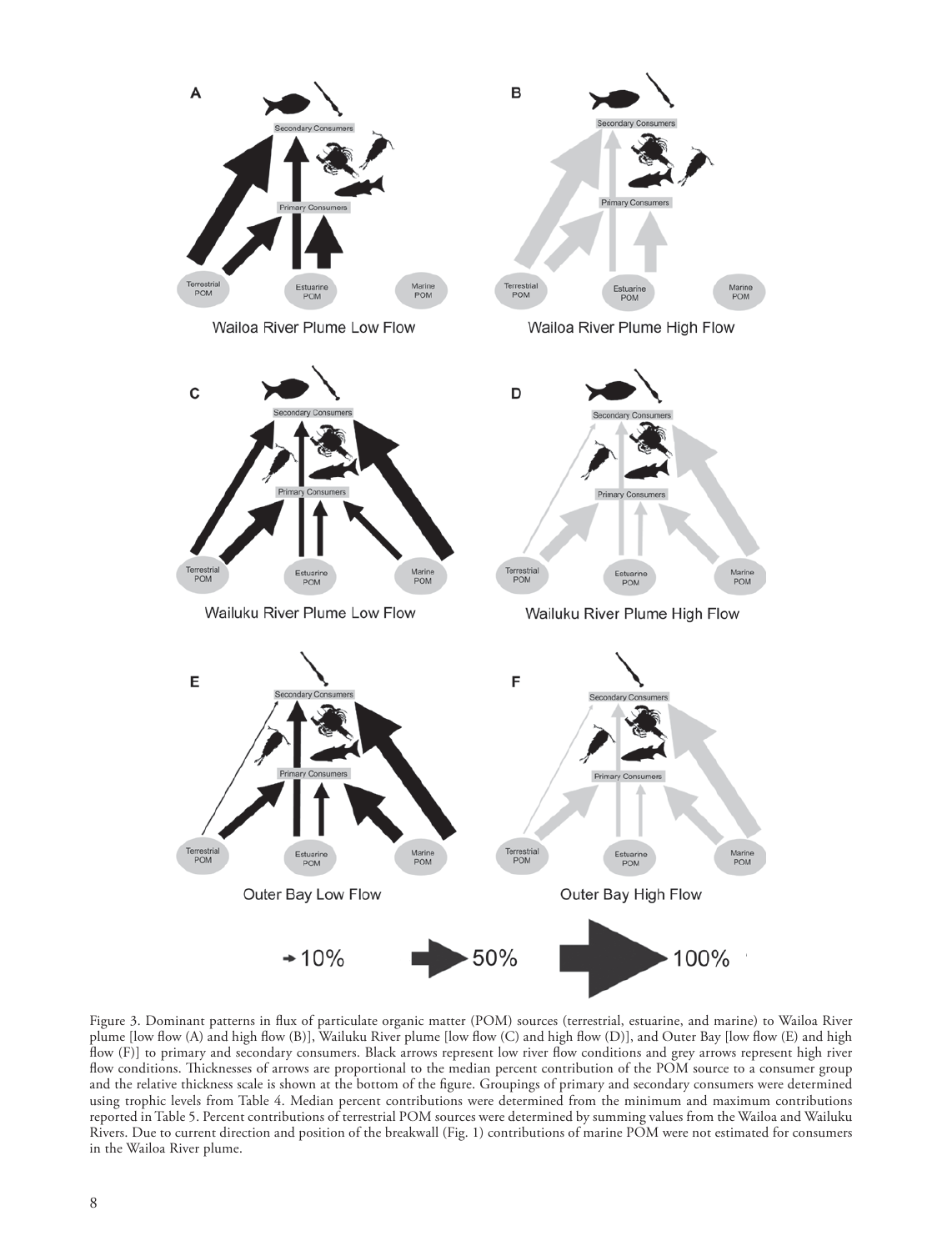POM contributed a similar proportion to the organic C and N demands of the  $150-500$ - $\mu$ m bulk plankton during low river flow conditions, while terrestrial POM was primarily used during high flow conditions (Table 5). Calanoid copepods primarily utilized marine POM during both low and high river flow conditions (Table 5). Crab megalops and T2 larval fishes were not found at this station during high river flow conditions, and therefore, no comparisons could be made for these consumers between river flow conditions.

Secondary consumers from the Outer Bay station consisted of only > 500-µm bulk plankton and *Sagitta* sp.; T3 larval fishes were not found at this station. While  $>$ 500- $\mu$ m bulk plankton and *Sagitta* sp. used different proportions of POM sources, marine POM was generally the greatest contributor during both river flow conditions (Table 5, Fig.  $3E-F$ ). For  $>500$ - $\mu$ m bulk plankton during low river flow conditions, marine POM contributed 88% to their organic C and N demands, while estuarine POM contributed the remaining 22%. During high river flow conditions, estuarine POM contributions dropped to 0–2%, while marine POM contributions stayed high for the $>$ 500-µm bulk plankton. Estuarine and marine POM contributed the most and a similar percentage to *Sagitta* sp.'s organic C and N demands during both low and high river flow conditions (Table 5).

# **Discussion**

While the effect of riverine discharge on estuarine food web structure has been documented in temperate and subtropical regions (Chanton and Lewis 2002, Hoffman et al. 2008, Schlacher et al. 2009), its role in tropical estuarine food webs, which are thought to be tightly coupled, is largely unknown. In Hilo Bay, the  $\delta^{13}C$  and  $\delta^{15}N$  signatures of POM and consumers revealed a spatially and temporally dynamic food web largely influenced by hydrology. While our hypothesis that contributions of terrestrial POM to consumers' diets would increase during high river flow conditions was generally true, this increase was not reflective of the eleven-fold increase in terrestrial POM previously documented in Hilo Bay during high river flow conditions (Wiegner et al. 2009). Additionally, there were also several consumers who exhibited a large decrease or had little change in the contribution of terrestrial POM to their organic C and N demands during high river flow conditions. Shifts from estuarine and terrestrially-derived POM to marine-derived POM during high river flow conditions occurred in portions of the Bay with a direct connection to the ocean and river input (Wailuku River plume and Outer Bay); more isolated areas of the Bay (Wailoa River plume) exhibited a more static food web that was dependent upon both estuarine and terrestrial POM regardless of hydrological regime. Shifts in organic C and N sources between low and high river flow conditions were less pronounced in secondary consumers compared to primary ones, and in many cases, a shift was not observed. This may have been due to secondary consumers being more mobile and expressing higher levels of selective feeding (Alvarez-Cadena 1993, Saito and Kiorboe 2001, Tönnesson and Tiselius 2005), or because isotopic tissue turnover times of secondary consumers may have exceeded the two day sampling regime. Tissue turnover times for this study were estimated using Hoover et al. (2006), which showed up to a six-fold increase in zooplankton biomass just one day following a high flow event. However, the zooplankton community measured in Hoover et al. (2006) primarily consisted of primary consumers, with the exception of a single species of Chaetognaths, whose biomass increased between 2–4 days depending on the life stage. Because we do not have a good understanding of isotopic tissue turnover in secondary consumers in Hawaii, it is hard to determine whether they have lower temporal variability in their diet than primary consumers, or whether dietary shifts were not reflected in their tissues because they had not come into isotopic equilibrium with the new POM source(s). Below, we present possible mechanisms for the observed patterns largely seen in primary consumers' diets within Hilo Bay with regards to contributions from estuarine, terrestrial, and marine POM.

#### **Estuarine POM contributions**

Increases in freshwater discharge to estuaries can restructure food webs in part by regulating estuarine phytoplankton growth (Mortazavi et al. 2000). The importance of estuarine POM in Hilo Bay's pelagic food web under high river flow conditions differed greatly among stations. Stations in the Bay most affected by ocean exchange and river inputs (Wailuku River Plume and Outer Bay) generally relied less on estuarine POM than the more isolated Wailoa River plume station during low flow conditions, but also had substantial reductions in the utilization of estuarine POM during high flow conditions. High river flow conditions within Hilo Bay decreased gross primary production (GPP) by a factor of four (Mead and Wiegner 2010), which likely resulted in the reduction in the percent contribution of estuarine POM to consumers' organic C and N demands from the Wailuku River plume and Outer Bay stations. The reduction in the use of estuarine POM by consumers in the Wailuku River plume and Outer Bay stations is further supported by greater heterotrophic surface water metabolism, indicative of allochtonous organic matter utilization, at these stations compared to the Wailoa River plume (Mead and Wiegner 2010). Decreased GPP was attributed to increased turbidity and decreased salinity, water temperatures, and nutrient concentrations from the Wailuku River (Wiegner and Mead 2009, Mead and Wiegner 2010). Direct surface water exchange with the Pacific Ocean could have also decreased retention time of dissolved nutrients for phytoplankton growth within the Wailuku River plume and Outer Bay stations (Dudley and Hallacher 1991, USACOE 2009). The combination of high turbidity coupled with low retention time of nutrients may make the Wailuku River plume and Outer Bay stations unfavorable for substantial phytoplankton growth during high river flow conditions, reducing the availability of estuarine POM to consumers at these stations (Snow et al. 2000, Warrick et al. 2005, Mead and Wiegner 2010).

In contrast to the Wailuku River plume and Outer Bay stations, the Wailoa River plume had a more static food web that was fueled by both estuarine and terrestrial POM. Percent contribution of estuarine POM to consumers'  $\delta^{13}$ C and  $\delta$ <sup>15</sup>N signatures in the Wailoa River plume did not change or slightly increased during high river flow conditions, suggesting that enough estuarine POM was produced at this station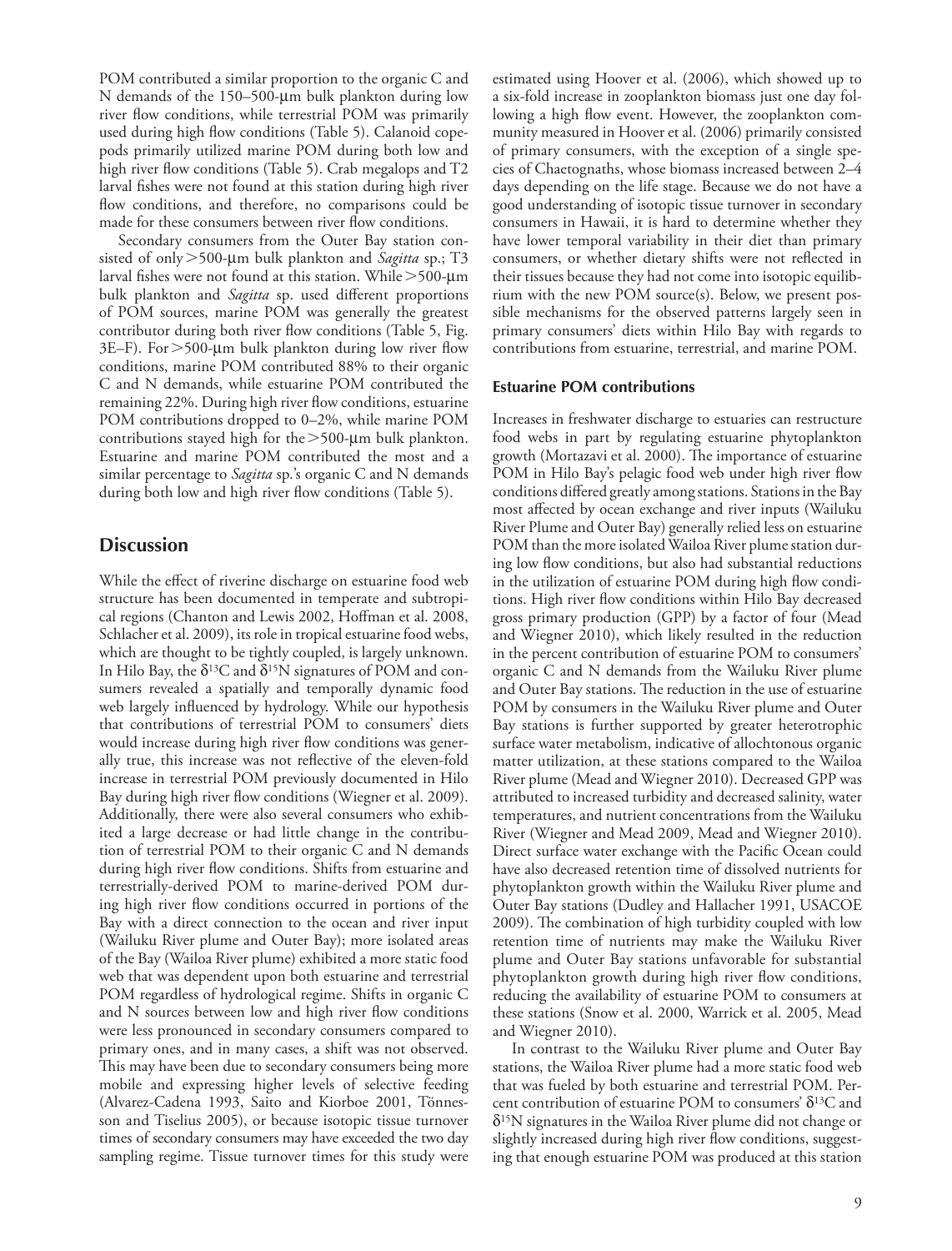to maintain a similar food web structure as during low river flow conditions. This was likely the result of higher nitrate concentrations from developed and cultivated land within the Wailoa River watershed (Fig. 1), coupled with longer retention times of nutrient-rich waters within this station compared with the Wailuku River plume and Outer Bay stations, and greater water clarity compared to the Wailuku River plume (Dudley and Hallacher 1991, USACOE 2009, Wiegner and Mead 2009).

## **Terrestrial POM contributions**

In addition to regulating phytoplankton growth, increases in freshwater discharge to estuaries can increase the transport of terrestrial POM to these systems (Chanton and Lewis 2002, Wiegner et al. 2009). In Hilo Bay, high river discharge conditions deliver $>90\%$  of the organic C and N annual yields from the Wailuku River to Hilo Bay and POM concentrations can increase by a factor of eleven compared to low flow conditions (Wiegner et al. 2009). However, high river flow conditions had a minimal influence on the contribution of terrestrial POM to Hilo Bay's consumers' diets, as its contribution to their diets remained consistent regardless of station location or river flow condition. While the contribution of terrestrial POM to consumers'  $\delta^{13}$ C and  $\delta^{15}$ N signatures generally increased during high river flow conditions and were up to 40% higher than values measured in other estuaries (Deegan and Garritt 1997, Chanton and Lewis 2002, Schlacher et al. 2009), this increase was not proportional to the increased availability of terrestrial POM as a food source, nor did it compensate for the decrease in contributions of estuarine POM to consumer isotopic signatures. Additionally, some consumers expressed a decrease in contribution of terrestrial POM by as much as 50% (Fig. 3). The observed pattern in Hilo Bay contrasts with findings from temperate and subtropical studies, where the relative importance of terrestrial POM to food webs substantially increased with increasing river flow (Chanton and Lewis 2002, Hoffman et al. 2008, Schlacher 2008). One reason for this could be that we underestimated the total contribution of terrestrial POM to consumers, as estuarine POM is a mixture of terrestrial, estuarine, and marine POM. However, we do not believe that this was the case, as contributions of estuarine POM to many consumers at the Wailuku River plume and Outer Bay stations during high river flow conditions were minimal, and even if 90% of the estuarine POM signature was terrestrial, this would still not explain why terrestrial POM's contribution to Hilo Bay's food web did not substantially increase with increasing river flow. Thus, a more likely explanation as to why terrestrial POM's contributions to consumers' diets did not substantially increase during high river flow is that more refractory OM was discharged by the Wailuku (Wiegner et al. 2009) and Wailoa Rivers during high river flow conditions compared with low river flow conditions. Additionally, there was a 47% reduction in bacteria biomass in the water column of Hilo Bay during high river flow conditions (Wiegner et al. unpubl.). Bacteria are pivotal organisms in the link between the microbial loop and classical food webs (Pomeroy 1974, Paves and Gonzalez 2008) and a substantial reduction in their biomass could reduce the amount of organic C and N from terrestrial OM that can be transferred to higher trophic levels via the

10

microbial loop (Pomeroy 1974). However, for this to occur in Hilo Bay, the question arises as to whether or not terrestrial OM is primarily entering its pelagic food web indirectly via the consumption of bacteria who consume DOM, as opposed to direct consumption of terrestrial POM by zooplankton.

The emerging pattern from past studies is one emphasizing coupling of the microbial loop and classical food webs and deemphasizing direct consumption of terrestrial POM by pelagic zooplankton (Pace and Glasse 1984, Azam et al. 1994, Sherr and Sherr 1994). In order to determine whether a 47% reduction in bacteria biomass could inhibit contributions of terrestrial OM despite their increased availability to Hilo Bay consumers, a modified model from Deegan and Garritt (1997) was used to estimate the likelihood of bacteria as an indirect pathway for the transfer of terrestrial DOM from the microbial loop to the classical grazing food web of Hilo Bay. While the  $\delta^{15}N$  of terrestrial DOM was not measured in this study, Coffin et al. (1989) and McClelland and Montoya (2002) showed that the discrimination factor from plant leaves  $(POM) \rightarrow$  leachate  $(DOM) \rightarrow$  bacteria was 0–2‰. Next, assuming a discrimination factor of ∼2‰ per trophic level (McCutchan et al. 2003), the difference between the  $\delta^{15}N$ signatures of mesozooplankton (∼3.5–6.0‰) and Wailuku River's POM (∼0.8‰), the largest terrestrial POM contributor to Hilo Bay during high river flow conditions, was approximately three to four trophic levels. Using the intermediate value of 1‰ for the bacterial fractionation of organic N, the predicted  $\delta^{15}N$  isotopic values are as follows: terrestrial POM (~ 0.8‰) → terrestrial DOM, 'leachate,' + bacteria (∼1.8‰) → microzooplankton (∼3.8‰) → mesozooplankton (∼5.8‰). The predicted  $\delta^{15}N$  isotopic values fall within the measured isotopic values for these consumers in Hilo Bay (Table 4), suggesting that this could be a likely pathway for terrestrial OM into the system, and that a decrease in contributions of terrestrial OM used by consumers in Hilo Bay could be explained by the significant reduction in bacterial biomass during high river flow conditions.

#### **Marine POM contributions**

High river flow conditions are often associated with high surf brought on by storm systems (Sanderson 1993). The influence of high river flow conditions on marine POM's contributions to Hilo Bay consumers differed between stations, where marine contributions greatly increased in the Wailuku River plume station during high river flow and remained fairly constant between flows in the Outer Bay station. Hydrological forcing from increased wave action and mixing between estuarine, marine, and riverine waters in the Wailuku River plume during high river flow conditions was likely responsible for the increase (up to 40%) in marine POM subsidies to consumers at this stations. Studies have shown that marine phytoplankton in nearshore coastal waters can be stimulated by fluvial nutrient exports during high river flow conditions, and can support up to 90% of the organic C and N demands of zooplankton (Schlacher et al. 2009). Wiegner and Mead (2009) found that the Outer Bay and Wailuku River plume stations had similar increases in nitrate concentrations during storms, but the Wailuku River plume had nearly five times greater turbidity than the Outer Bay station. This suggests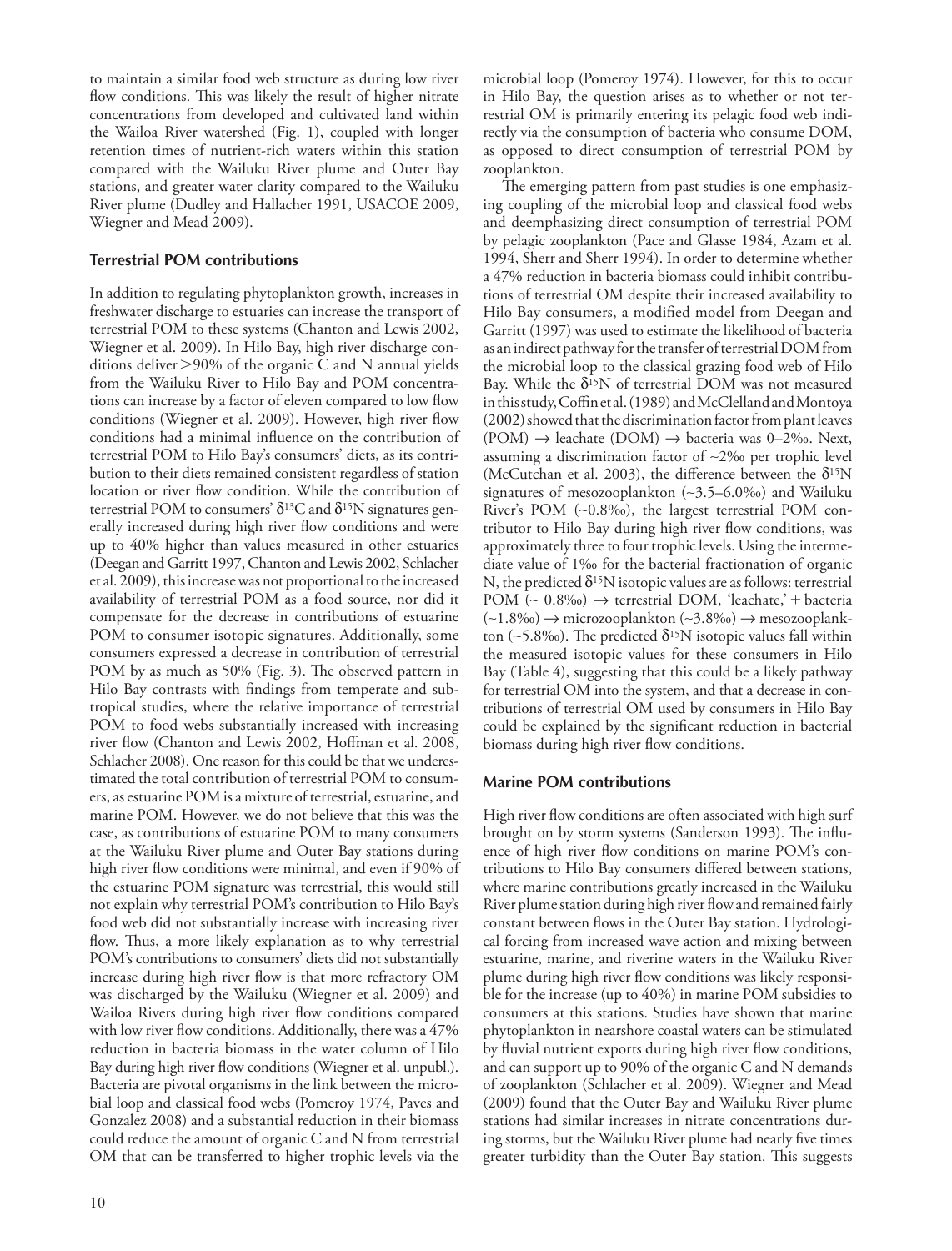that unlike the estuarine stations in Hilo Bay where primary production was likely inhibited by turbidity during storms, marine primary production could have been stimulated by river-born nutrients without being light-limited. Additionally, nutrients (e.g. N and iron) in rainwater have also been shown to stimulate primary production in offshore waters (Paerl et al. 1999). The use of marine POM over the abundant, lower quality, terrestrial POM suggests some level of selective feeding by Hilo Bay consumers. Selective feeding during high river flow conditions would be advantageous to ensure the highest level of energy transfer efficiency (Paves and Gonzáles 2008) and even reproductive success in some consumers (Burdloff et al. 2002).

# **Conclusions**

Many studies have emphasized the importance of estuarine and marine POM sources to estuarine consumers, modeling estuaries as a classical food web, where C flux primarily occurs from phytoplankton to zooplankton to fishes and offers a short and energy efficient pathway (Chanton and Lewis 2002, Sobczak et al. 2002, Van den Meersche et al. 2009). While consumers from Hilo Bay utilized a combination of estuarine, terrestrial, and marine POM, the increase of terrestrial POM contributions to consumers' diets were substantial and significant during high river flow conditions, and were up to 40% higher than values measured in other estuaries (Deegan and Garritt 1997, Chanton and Lewis 2002, Schlacher 2008). This suggests that terrestrial POM subsidies could be more important in tropical estuaries compared to temperate and subtropical ones. Although food webs emphasizing the transfer of C by way of phytoplankton to fishes are thought of as having high trophic transfer efficiency (Pomeroy 1974, Paves and Gonzalez 2008), studies have found that a mix of direct consumption of detritus and bacteria can yield high trophic transfers as well (Carman and Thistle 1985, Danovaro and Fabiano 1997), which would allow tropical estuaries to maintain a relatively high level of secondary and tertiary production.

The structure of food webs can fundamentally influence community dynamics and stability, and are greatly affected by natural and anthropogenic perturbations (Belgrano et al. 2005). However, the current paradigm on the POM base of estuarine pelagic food webs in response to hydrological forcing is that they are relatively static and remain largely endogenously fueled (Chanton and Lewis 2002, Hoffman et al. 2008, Schlacher 2008). Hilo Bay represents a dynamic and spatially complex food web, for which its topology largely arises from location specific mechanisms related to hydrological and biological interactions. Our study found that the POM base of the estuarine mesozooplankton food web in Hilo Bay was not static; it varied temporally and spatially with river flow conditions. Our results showed that subsidies to consumers' organic C and N demands from terrestrial and marine POM were significant at the stations with a direct connection to the ocean and affected by river inputs. In addition, strong temporal variability was evident in several consumers from stations influenced directly by river flow and ocean exchange, who shifted from primarily utilizing terrestrial or estuarine POM during low river flow conditions to marine POM during high river flow. These marked shifts in POM source utilization support the idea that estuarine consumers are to some degree selective feeders that optimize energy transfer efficiency by selecting for quality over quantity (Martineau et al. 2004, Delong and Thorp 2006). Results from this study in conjunction with Mead and Wiegner (2010) suggest that variability in GPP, biological availability of terrestrial OM, as well as estuarine bacterial biomass associated with changes in river hydrology were the main factors driving POM source utilization by consumers in Hilo Bay, and that stations located in more isolated areas of the Bay appeared to have a more stable OM base in their food web regardless of river flow condition. If Hilo Bay is representative of tropical estuaries, our results suggest that food web structure within these systems may be vulnerable to changes in hydrological conditions, physical structure of the estuary, and watershed land-use.

*Acknowledgements –* We thank E. Hammil, C. Phillis, L. Shizuma, C. Kelley, K. Seiber, L. Mead, E. Hart, M. Netze, S. Molloy, R. Schneider, R. Tubal, C. Settlemier, T. Bambico, J. Coney, T. Soares, D. Roberts and A. Dunn. We would also like to thank J. Adolf, B. Nishimoto and J. Turner whom provided guidance in the final design of the project. J. Richardson and J. Moore provided comments on earlier drafts of this manuscript. This material is based upon work supported in part by Hawaii County and the National Science Foundation (NSF) under grants no. EPS0554657, DBI0453630, HRD02-23040 and DEB0453630. Additional support came from the Univ. of Hawai'i Sea Grant College Program under grant no. NA050AR4171048 from National Oceanic and Atmospheric Administration (NOAA) Office of Sea Grant, Dept of Commerce.

# **References**

- Alvarez-Cadena, J. N. 1993. Feeding of the chaetognath *Sagitta elegans* Verrill. – Estuar. Coast. Sci. 36: 195–206.
- Anraku, M. and Omori, M. 1963. Preliminary survey of the relationship between the feeding habit and the structure of the mouth-parts of marine copepods. – Limnol. Oceanogr. 8: 116–126.
- Azam, F. et al. 1994. Bacteria-organic matter coupling and its significance for oceanic carbon cycling. – Microb. Ecol. 28: 167–179.
- Bacha, M. and Amara, R. 2009. Spatial, temporal, and ontogenetic variation in diet of anchovy (*Engraulis encrasicolus*) on the Algerian coast (SW Mediterranean). – Estuar. Coast. Shelf Sci. 85: 257–264.
- Belgrano, A. et al. 2005. Aquatic food webs: an ecosystem approach. – Oxford Univ. Press.
- Blaber, S. J. M. and Cyrus, D. P. 1983. The biology of Carangidae (Teleostei) in Natal estuaries. – J. Fish Biol. 22: 173–188.
- Burnett, N. and Sulkin, S. 2007. Characteristics of feeding on dinoflagellates by newly hatch larval crabs. – Mar. Biol. 151: 851–861.
- Burdloff, D. et al. 2000. Particulate food value and its biological implication in estuarine ecosystems: effects on *Eurytemora affinis* copepod. – Ozeanografika 3: 203–215.
- Canino, M. F. and Grant, G. C. The feeding and diet of *Sagitta tenuis* (Chaetognatha) in the lower Chesapeake Bay. – J. Plankton Res. 7: 175–188.
- Carman, K. R. and Thistle, D. 1985. Microbial food partitioning by three species of benthic copepods. – Mar. Biol. 88: 143–148.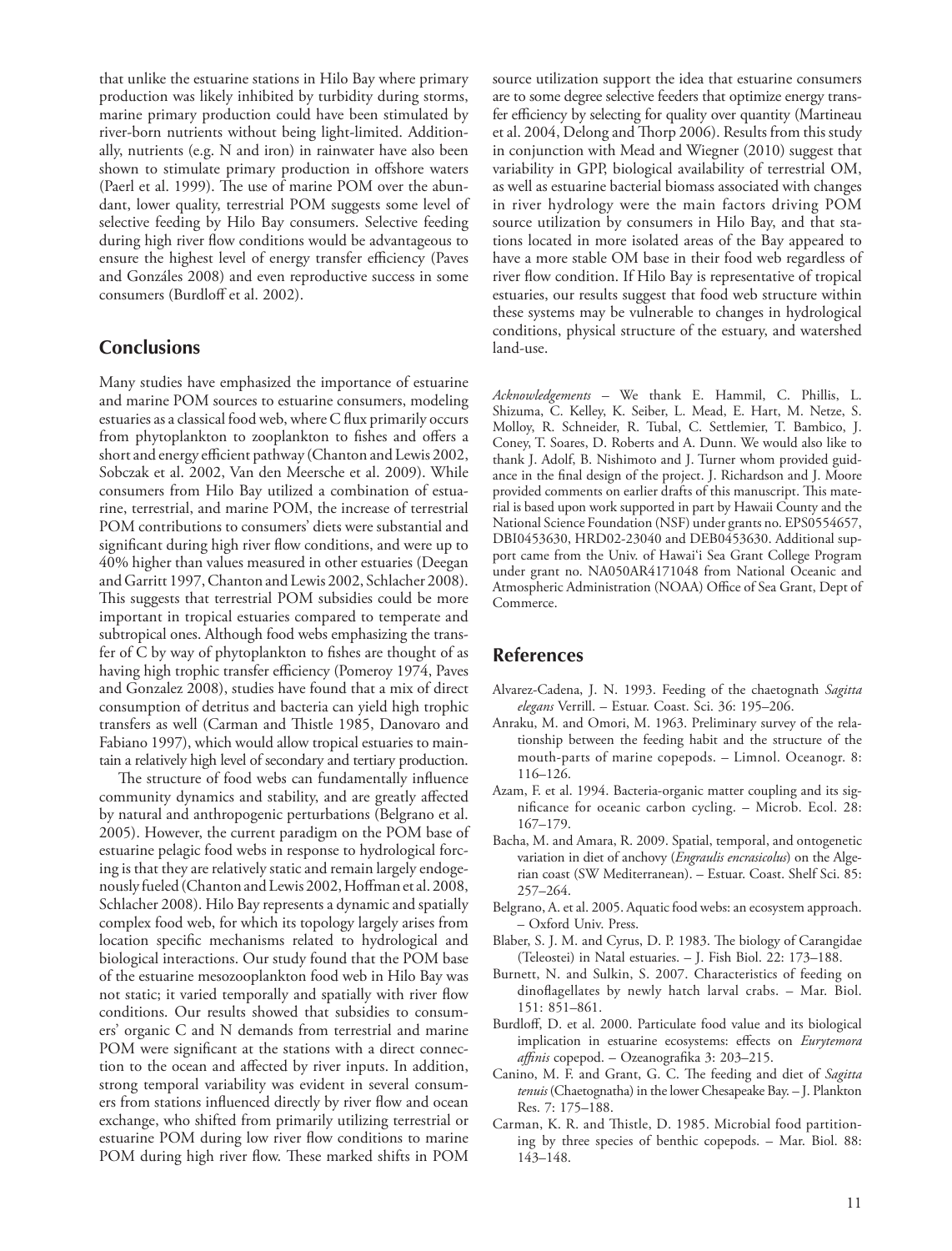- Chanton, J. P. and Lewis, F. G. 1999. Plankton and dissolved inorganic carbon isotopic composition in a river-dominated estuary: Apalachicola Bay, Florida. – Estuaries 22: 575–583.
- Chanton, J. and Lewis, F. G. 2002. Examination of coupling between primary and secondary production in a river-dominated estuary: Apalachicola Bay, Florida, USA. – Limnol. Oceanogr. 47: 683–697.
- Clarke, T. A. 1989. Species profiles: Life histories and environmental requirements of coastal vertebrates and invertebrates, Pacific Ocean region. Report 4. The Hawaiian anchovy or nehu, *Encrasicholina purpurea* (Engraulidae). – Hawaii Inst. Mar. Biol. Kaneohe, Tech. Rep.
- Coelho, H. et al. 2009. Nondestructive quantification of phytoplankton gut content of brachyuran crab megalopae using in vivo chlorophyll a fluorescence. – J. Plankton Res. 31: 577–581.
- Coffin, R. B. et al. 1989. Carbon isotopic composition of estuarine bacteria. – Limnol. Oceanogr. 34: 1305–1310.
- Cohen, J. E. 1994. Marine and continental food webs: three paradoxes? – Phil. Trans. R. Soc. B. 343: 57–69.
- Cornils, A. et al. 2007. Feeding of Clausocalanids (Calanoida, Copepoda) on naturally occurring particles in the northern Gulf of Aquba (Red Sea). – Mar. Biol. 151: 1261–1274.
- Danovaro, R. and Fabiano, M. 1997. Seasonal changes in quality and quantity of food available for benthic suspension-feeders in the Gulf of Marconi (northwestern Mediterranean). – Estuar. Coast Shelf Sci. 44: 723–736.
- Day, J. W. et al. 1989. Estuarine ecology. Wiley.
- de Swart, H. E. et al. 2007. Initial growth of phytoplankton in turbid estuaries: a simple model. – Cont. Shelf Res. 29: 136–147.
- Deegan, L. A. and Garritt, R. H. 1997. Evidence for spatial variability in estuarine food webs. – Mar. Ecol. Prog. Ser. 147: 31–47.
- Delong, M. D. and Thorp, J. H. 2006. Significance of instream autotrophs in trophic dynamics of the upper Mississippi River. – Oecologia 147: 76–85.
- Downs, J. N. and Lorenzen, C. J. 1985. Carbon: pheopigment ratios of zooplankton fecal pellets as an index of herbivorous feeding. – Limnol. Oceanogr. 30: 1024–1036.
- Dudley, W. C. and Hallacher, L. E. 1991. Distribution and dispersion of sewage pollution in Hilo Bay and contiguous waters. – County of Hawaii Public Works.
- Fleming, R. H. 1939. The control of diatom populations by grazing. – J. Conserv. Int. Explor. Mer. 2: 210–227.
- Giesecke, R. and González, H. E. 2008. Reproduction and feeding of *Sagitta enflata* in the Humboldt Current system off Chile. – ICES J. Mar. Sci. 65: 361–370.
- Harms, J. et al. 1994. Growth and physiology of *Carcinus maenas* (Decapoda, Portunidae) larvae in the field and laboratory experiments. – Mar. Ecol. Prog. Ser. 108: 107–118.
- Hoffman, J. C. et al. 2008. Organic matter sources supporting lower food web production in the tidal freshwater portion of the York River Estuary, Virginia. – Estuar. Coast Shelf Sci. 31: 898–911.
- Hoover, R. S. et al. 2006. Zooplankton response to storm runoff in a tropical estuary: bottom–up and top–down controls. – Mar. Ecol. Prog. Ser. 318: 187–201.
- Islam, M. S. and Tanaka, M. 2008. Diet and prey selection in larval and juvenile Japanese anchovy *Engraulis japonicus* in Ariake Bay, Japan. – Aquat. Ecol. 43: 549–558.
- Jacob, U. et al. 2005. Stable isotope food web studies: a case for standardized sample treatment. – Mar. Ecol. Prog. Ser. 287: 251–253.
- James, A. G. and Findlay, K. P. 1989. Effect of particle size and concentration on feeding behavior, selectivity and rates of food ingestion by the Cape anchovy *Engraulis capensis*. – Mar. Ecol. Prog. Ser. 50: 275–294.
- Juvik, S. P. and Juvik, J. O. 1998. Atlas of Hawaii, 3rd ed. Univ. of Hawaii Press.
- Kleppel, G. S. 1993. On diets of calanoid copepods. Mar. Ecol. Prog. Ser. 99: 183–195.
- Lucas, J. R. and Benkert, K. A. 1983. Variable foraging and cleaning behavior by juvenile leatherjackets, *Oligoplites saurus* (Carangidae). – Copeia 1: 151–154.
- M and E Pacific 1980. Geological, biological and water quality investigations of Hilo Bay. Final project report submitted to Hawaii County.
- Major, P. F. 1973. Scale feeding behavior of the leatherjackets, *Scomberiodes lysan* and two species of genus *Oligoplites* (Pisces: Carangidae). – Copeia 1: 151–154.
- Mallin, M. A. et al. 1993. Regulation of estuarine primary production by watershed rainfall and river flow. – Mar. Ecol. Prog. Ser. 93: 199–203.
- Martineau, C. et al. 2004. Primary consumers and particulate organic matter: isotopic evidence of strong selectivity in estuarine transition zone. – Limnol. Oceanogr. 49: 1679–1686.
- May, C. L. et al. 2003. Effects of spatial and temporal variability of turbidity on phytoplankton blooms. – Mar. Ecol. Prog. Ser. 254: 111–128.
- McClelland, J. W and Montoya, J. P. 2002 Trophic relationships and the nitrogen isotopic composition of amino acids in plankton. – Ecology 83: 2173–2180.
- McCutchan, J. H. et al. 2003. Variation in trophic shift for stable isotope ratios of carbon, nitrogen and sulfur. – Oikos 102: 378–390.
- Mead, L. H and Wiegner, T. N. 2010. Surface water metabolism in a tropical estuary, Hilo Bay, Hawaii, USA, during storm and non-storm conditions. – Estuar. Coasts 33: 1099–1112.
- Milton, D. A. et al. 1994. Diet prey selection and their energetic relationship to reproduction in the tropical herring *Herklotsichthys quadrimaculatus* in Kiribati, central Pacific. – Mar. Ecol. Prog. Ser. 103: 239–250.
- Mortazavi, B. et al. 2000. Control of phytoplankton production and biomass in a river-dominated estuary: Apalachicola Bay, Florida, USA. – Mar. Ecol. Prog. Ser. 198: 19–31.
- Mulkins, L. M. et al. 2002. Carbon isotope composition of mysids at a terrestrial marine ecotone, Clayoquot Sound, British Columbia, Canada. – Estuar. Coast Shelf Sci. 54: 669–675.
- Pace, M. L. and Glasser, J. E. 1984. A simulation analysis of continental shelf food webs. – Mar. Biol. 82: 47–63.
- Pace, M. L. et al. 2007. Does terrestrial organic carbon subsidize the planktonic food web in a clear-water lake. – Limnol. Oceanogr. 52: 2177–2189.
- Paerl, H. W. et al. 1999. Rainfall stimulation of primary production in western Atlantic Ocean waters: roles of different nitrogen sources and co-limiting nutrients. – Mar. Ecol. Prog. Ser. 176: 205–214
- Pagano, M. et al. 2006. Herbivorous and microbial grazing pathways of metazooplankton in the Senegal River Estuary (West Africa). – Estuar. Coast Shelf Sci. 67: 369–381.
- Parnell, A. C. et al. 2010. Source partitioning using stable isotopes: coping with too much variation. – PLoS One 5: e9672.
- Paves, H. J and González, H. E. 2008. Carbon fluxes within the pelagic food web in the coastal area off Antofagasta (23°S), Chile: the significance of the microbial versus classical food webs. – Ecol. Model. 212: 218–232.
- Pearre S. Jr. 1973. Vertical migration and feeding in *Sagitta elegans* Verrill. – Ecology 54: 300–314.
- Perez, M. F. and Sulkin, S. D. 2005. Palatability of autotrophic dinoflagellates to newly hatched larval crabs. – Mar. Biol. 146: 771–780.
- Pomeroy, L. R. 1974. The ocean's food web, a changing paradigm. – BioScience 24: 499–504.
- Roman, M. R. 1977. Feeding of the copepod *Acartia tonsa* on the diatom *Nitzschia closterium* and brown algae (*Fucus vesiculous*) detritus. – Mar. Biol. 42: 149–155.
- Roman, M. R. et al. 2002. Latitudinal comparisons of equatorial Pacific zooplankton. – Deep-Sea Res. II 49: 2695–2711.